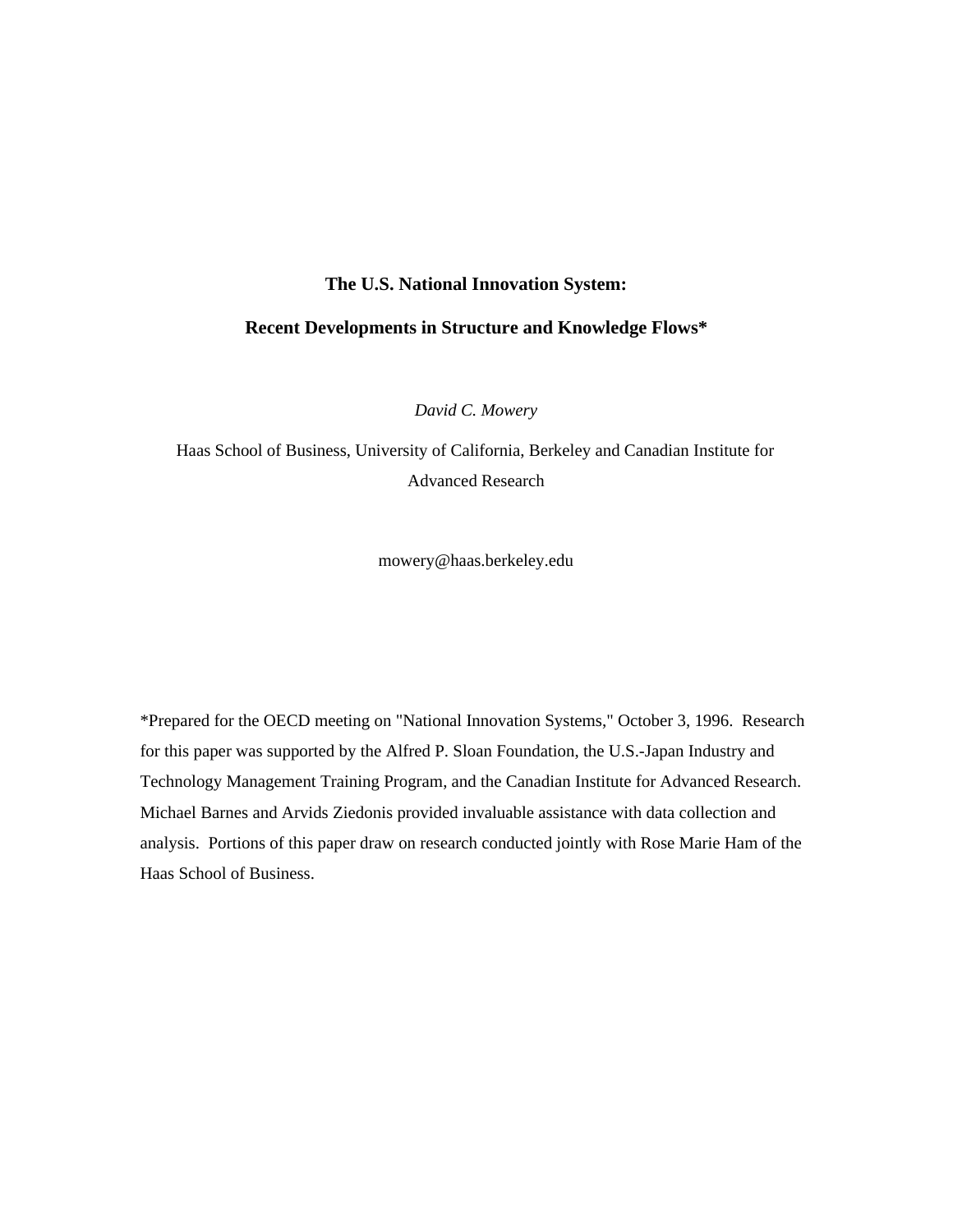# **I. Introduction**

The foundations of the structure of the postwar U.S. "national innovation system" were largely put in place during the 1945-50 period, as demobilization for peace was replaced by Cold War rearmament. The federal government assumed a role as a financial supporter that dwarfed its pre-1940 presence, as the federal share of national R&D spending rose from roughly 20% in 1939 to more than 50% by 1962. Federal spending supported R&D activity in industry and universities, rather than being concentrated in federal government laboratories; as of 1980, 12.2% of R&D performance was located in the public sector, 13.2% took place in universities, and 71.1% was located in industry as of 1980.

Federal R&D spending was dominated by basic research (especially in the biomedical sciences), and research in defense-related technologies. During the late 1950s (see Figure 1), defense-related spending accounted for as much as 80% of federal R&D outlays. Federal and state governments invested little in programs designed to assist firms in adopting technology, which may have contributed to the relatively slow adoption by U.S. manufacturing firms of advanced manufacturing technologies (Mowery and Rosenberg, 1993; Edquist and Jacobsson, 1988). U.S. agriculture, of course, was a prominent exception to this characterization, with its elaborate network of federal and state-funded extension agents (See Evenson, 1982).

The dramatic transformation in the scope and sources of funding for R&D activity within the postwar U.S. economy aided the emergence of the United States as a leading source of basic scientific research, a characterization that could not have been applied to the U.S. innovation system of the 1930s. From a position of parity at best in some fields and considerable lags behind the scientific frontier in others during the interwar period, U.S. scientists during the postwar period dominated scientific publications and major awards, such as the Nobel Prize. The shift in the standing of U.S. scientific research was associated with the emergence of several other distinctive features of the U.S. national innovation system. Defense-related R&D and procurement programs provided a powerful impetus to the development and commercialization of new civilian technologies in commercial aerospace, semiconductors, computers, and computer software (such defense "spillovers" proved to be far less beneficial for civilian firms in nuclear power). In almost all of these industries other than commercial aerospace, new firms played a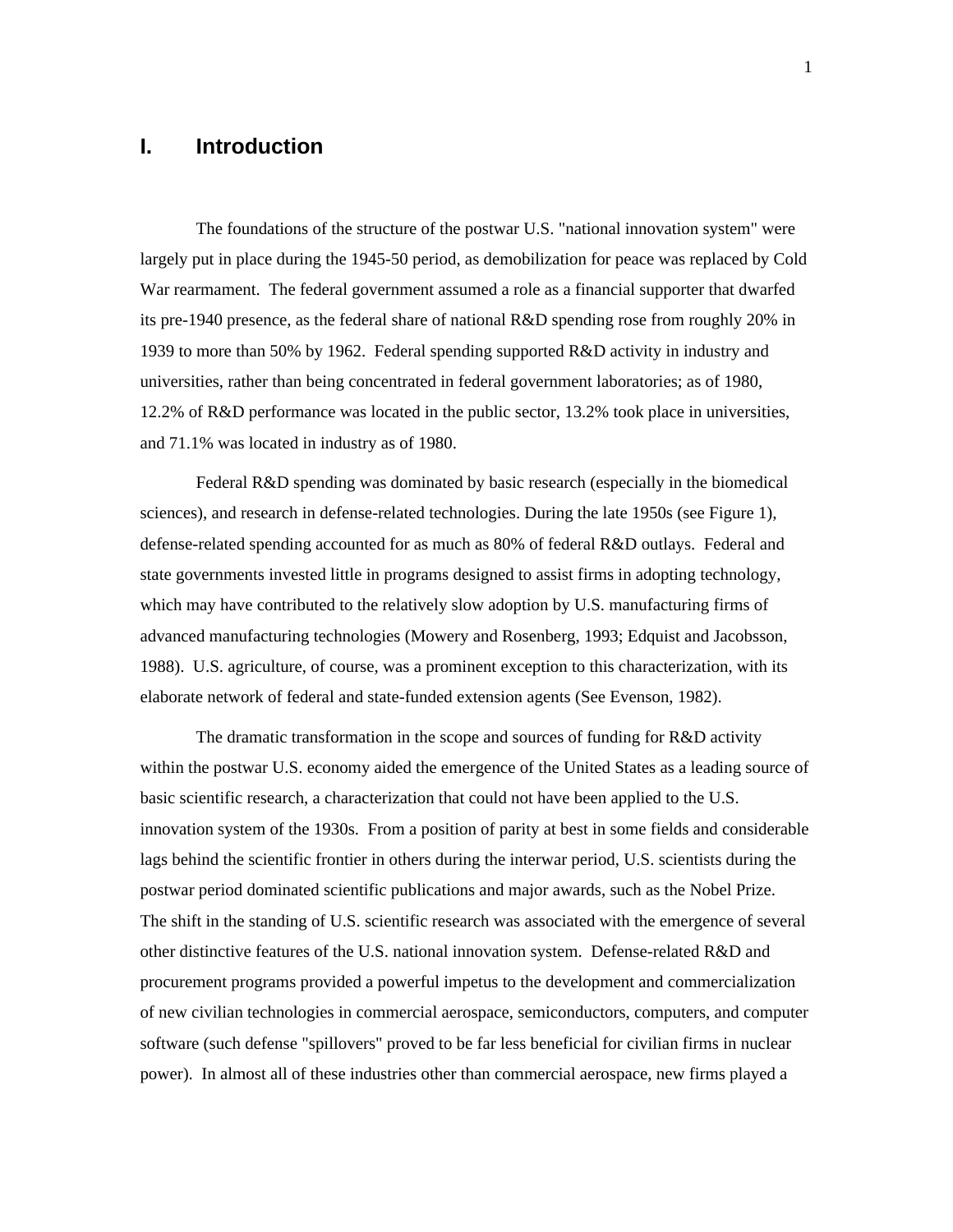prominent, and in some cases, dominant role, in the commercialization of important technological advances. The important role of these new firms appears to be unique among the major postwar industrial economies, and reflected the unusual conjunction of defense procurement policies with U.S. antitrust policy and a domestic financial system that facilitated the capitalization of new enterprises in high-technology industries (Mowery, 1996 provides additional details).

This paper briefly surveys the evidence on trends in spending and evidence of structural change in the U.S. national innovation system. One of the key concerns of this meeting is the characterization of the ease with which technological knowledge diffuses within a national innovation system, and I will briefly consider this issue, although it is not easily addressed with publicly available data. More generally, however, the end of the Cold War is likely to produce fundamental changes in the structure of the U.S. innovation system, since it will reduce the role of defense-related R&D and the federal government share within national R&D spending. Combined with changes in other policies, such as intellectual property rights and competition policy, the intranational flow of knowledge within the U.S. innovation system could well shift considerably. Moreover, the combined effects of these structural changes may result in a U.S. innovation system that remains much larger than other industrial-economy systems but presents a less dramatic contrast in its structure.

# **II. Public and Private R&D Spending, 1980-1995**

 $\overline{a}$ 

The most dramatic shift in spending trends within the U.S. innovation system during the past decade is the reduction in the rate of growth in R&D spending since the early 1980s. Total national R&D spending grew at nearly 7% annually in constant-dollar terms during 1980-85, but during 1985-94, the average annual rate of growth in total constant-dollar R&D spending declined to 1%. This sharp decline in growth in R&D spending reflects cuts in federal government R&D spending. Having grown by 6% per year in real terms during 1980-85, federal R&D spending has declined in real terms by 1% per year since 1985 (See Figure 2).<sup>1</sup>

<sup>&</sup>lt;sup>1</sup> The increases in R&D spending by "Other non-federal sources" in Figure 1 reflect growth in R&D funded by state and local governments, as well as universities and colleges. R&D spending from these sources grew by 2% in real terms during 1994-95.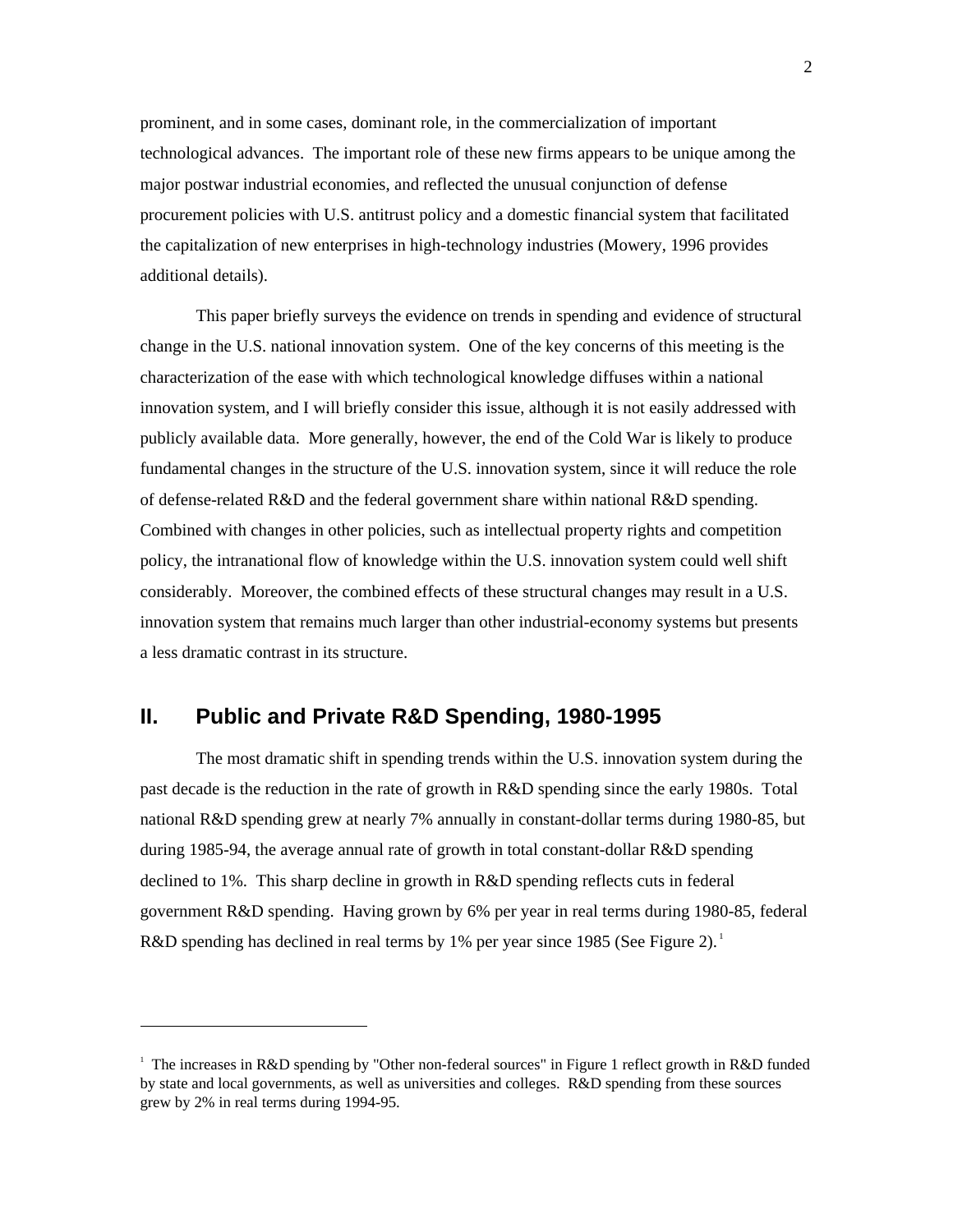The bulk of this sharp shift in spending growth is due to decreases in defense-related R&D spending, which grew from 50% of federal R&D spending in 1980 to almost 70% by 1986, a peak from which it has declined once again to approximately 52% of total federal R&D spending. The economic consequences of this sharp reduction in defense-related R&D spending are difficult to project. Technological "spillovers" from defense to civilian applications of this spending now appear to be less significant than was true of the 1950s and early 1960s, as the requirements for military and civilian applications in such technologies as aerospace and electronics have diverged. In addition, a considerable portion of federal defense-related R&D spending was directed to applied activities, such as weapons testing, that generated few civilian economic benefits. Nevertheless, the enormous defense-related R&D budget contained a substantial basic research component, and defense-related R&D accounted for a considerable share of federally funded research in U.S. universities in such areas as electronics. Reductions in spending in these areas could have negative consequences for civilian innovative performance.

The long-term outlook for growth in federal civilian R&D spending also is bleak. The possibilities for further reductions in the defense-related share of total federal R&D spending are limited. The events of 1995-96 suggest that political agreement on reductions in entitlement spending for the elderly and healthcare will be very difficult if not impossible to achieve. Yet the high projected rates of growth in spending on these items will severely constrain growth in discretionary spending, a category that includes federal R&D spending. The American Association for the Advancement of Science analysis of the seven-year budget projections developed by the Clinton Administration forecast sharp reductions in nondefense R&D budgets during 1996-2000, totaling as much as 18% in real terms over this period (Lawler, 1996). Such sharp reductions are unlikely, but they illustrate the severity of the constraints faced by federal R&D programs. For the near future, the share of federal spending within total U.S. R&D spending is likely to continue to decline still further below its 1994 level of 36%.

The other major source of R&D spending with the U.S. system is industry, which accounted for 59% of total R&D spending in 1994. Real growth in industry-financed R&D, however, also has experienced a slowdown since the early 1990s, and the 1993-94 change in such spending was negative (-1%). Interestingly, the flat trends in overall industry-financed R&D spending masked an increase in reported R&D spending in the nonmanufacturing sector, primarily in communications services, computer services (much of which involves software development), and engineering services. A portion of this measured increase reflects changes in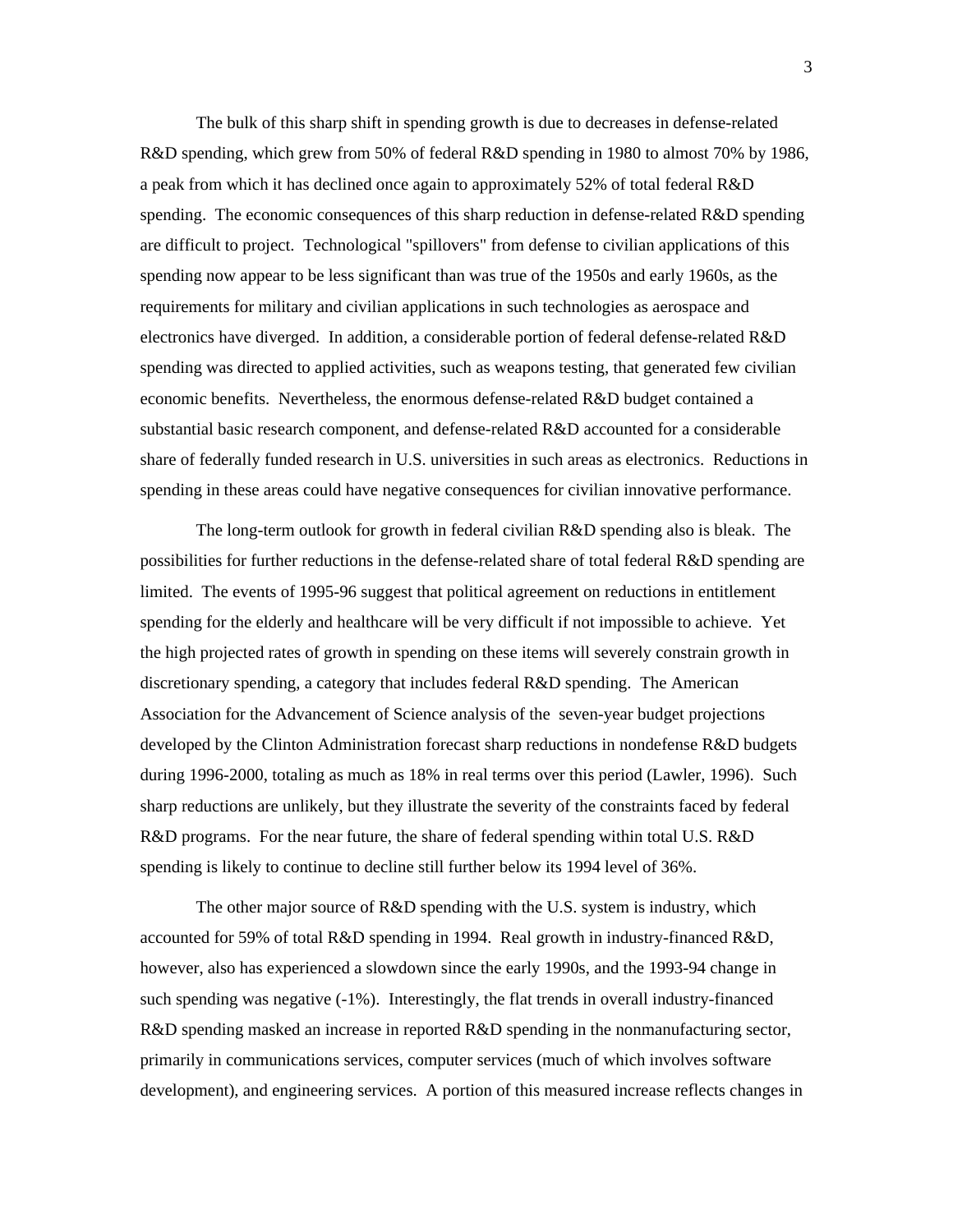the survey sample used by the National Science Foundation, which increased the reported R&D performed in the nonmanufacturing sector from \$10 to \$21 billion in 1991. Nevertheless, even without these changes in the NSF sample, R&D performance in the nonmanufacturing sector increased from 4% of total industry performance to 10-16% in 1992 (the bulk of this R&D performance is industry-financed).

As the data in Figure 2 show, total industry-financed R&D appears to move cyclically, and it is likely that growth in this category of R&D spending will resume within the next few years. But the likely future rates of real growth in industry-financed R&D spending (i.e., 2-4% annually) may well be insufficient to offset the consequences of real reductions in federal spending, and real U.S. national R&D spending therefore is likely to grow at very low levels, if at all.

# **III. Other policy-related changes**

Despite their Administrations' rhetorical rejection of intervention in the market, significant technology policy initiatives were undertaken under Reagan and Bush.<sup>2</sup> Faced with more intense foreign competition from firms that had improved their abilities to exploit scientific advances made in U.S. and other foreign laboratories, federal policymakers began to experiment with programs that sought to strengthen civilian technological capabilities by subsidizing and promoting joint research, encouraging collaboration between U.S. universities and industry in technology development, and supporting collaboration between U.S. industry and the federal laboratories.

Programs such as the National Center for Manufacturing Sciences (NCMS), the semiconductor research consortium SEMATECH, the Advanced Technology Program (ATP) of the Department of Commerce, and even the National Science Foundation's Engineering Research Centers all represented significant departures from the postwar structure of federal science and technology policy. The SEMATECH and NCMS programs relied on expanded funding by the Defense Department for civilian technology development in so-called "dual-use" technologies,

1

 $2^2$  The discussion in this section draws on Ham and Mowery (1995, 1997).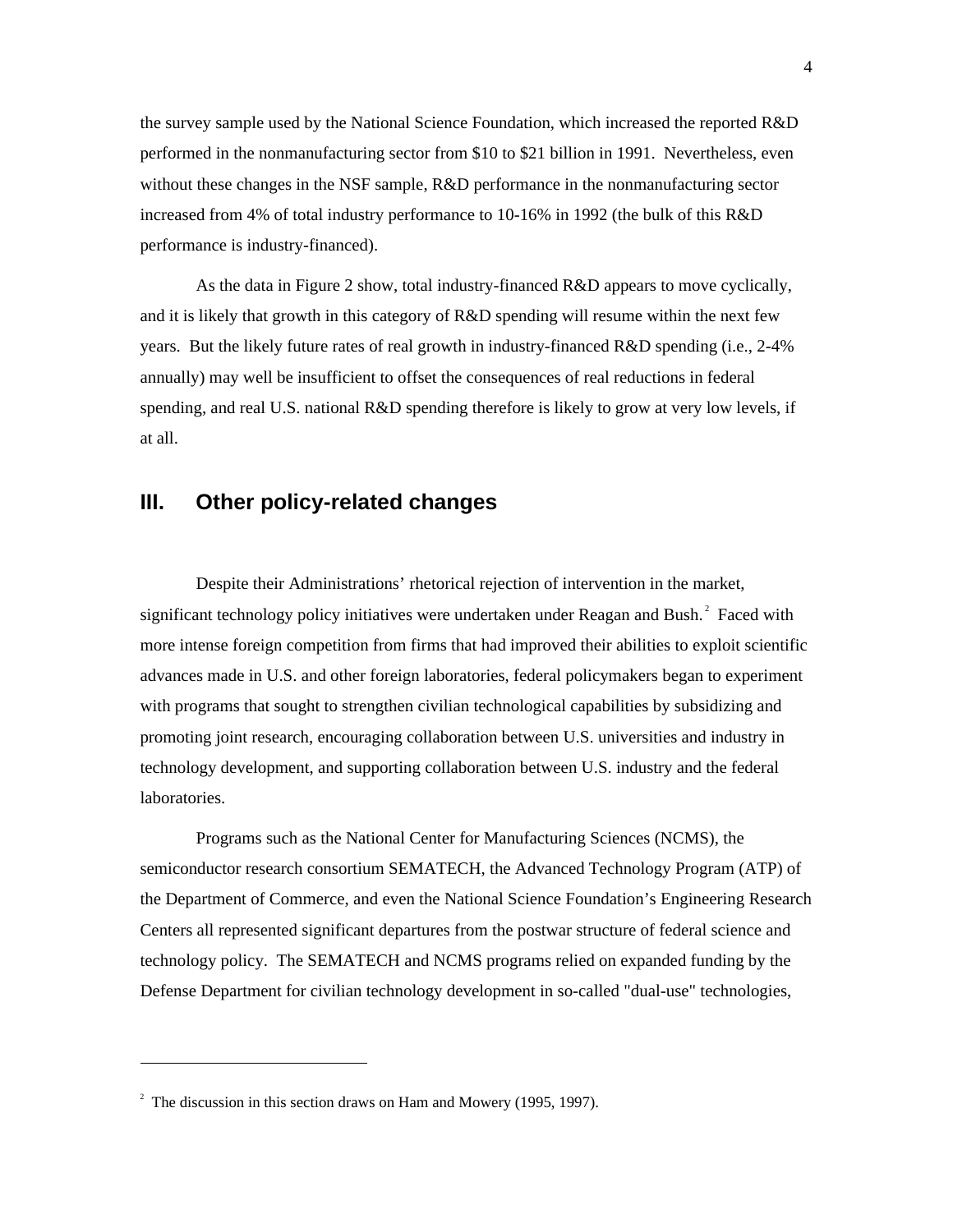based on the premise that the economic benefits of "spinoffs" from military to civilian technology applications had declined.

Other U.S. initiatives in technology policy during the Reagan and Bush Administrations reduced antitrust restrictions on collaboration in research and improved enforcement of intellectual property protection. In antitrust policy, these Administrations adopted a substantially more lenient enforcement posture than their predecessors, arguing that international competition had reduced the ability of U.S. firms to increase their market power through domestic mergers and acquisitions. Justice Department guidelines and review procedures for mergers were relaxed somewhat, and major federal antitrust suits against high-technology firms were dropped or settled in the early 1980s. The Reagan Administration also supported the 1984 National Cooperative Research Act, which reduced the antitrust penalties for collaboration among firms in precommercial research. The NCRA has been credited with facilitating the early growth and operation of the Microelectronics and Computer Technology Corporation, a research consortium involving U.S. computer and electronics firms. In 1993, the NCRA was extended to cover joint production ventures.

Shifts in U.S. policy toward intellectual property rights began with the 1982 legislation that established the Court of Appeals for the Federal Circuit, which strengthened the protection granted to patentholders.<sup>3</sup> The U.S. government also pursued stronger international protection for intellectual property rights in the Uruguay Round trade negotiations and in other bilateral venues. The faith in intellectual property rights as a critical policy tool in improving U.S. competitiveness was exemplified in two other statutes of the 1980s that sought to transform the large system of federal laboratories into sources of innovations for U.S. firms. First, the Bayh-Dole Patent and Trademark Amendments Act of 1980 (sponsored by a leading Democratic and Republican senator) permitted federal agencies to grant licenses to small businesses and nonprofit institutions, including universities, for patents based on research funded by federal agencies at federal and contractor-operated laboratories. Second, the Federal Technology

j

<sup>3</sup> According to Katz and Ordover (1990), at least 14 Congressional bills passed during the 1980s focused on strengthening domestic and international protection for intellectual property rights, and the Court of Appeals for the Federal Circuit created in 1982 has upheld patent rights in roughly 80% of the cases argued before it, a considerable increase from the pre-1982 rate of 30% for the Federal bench.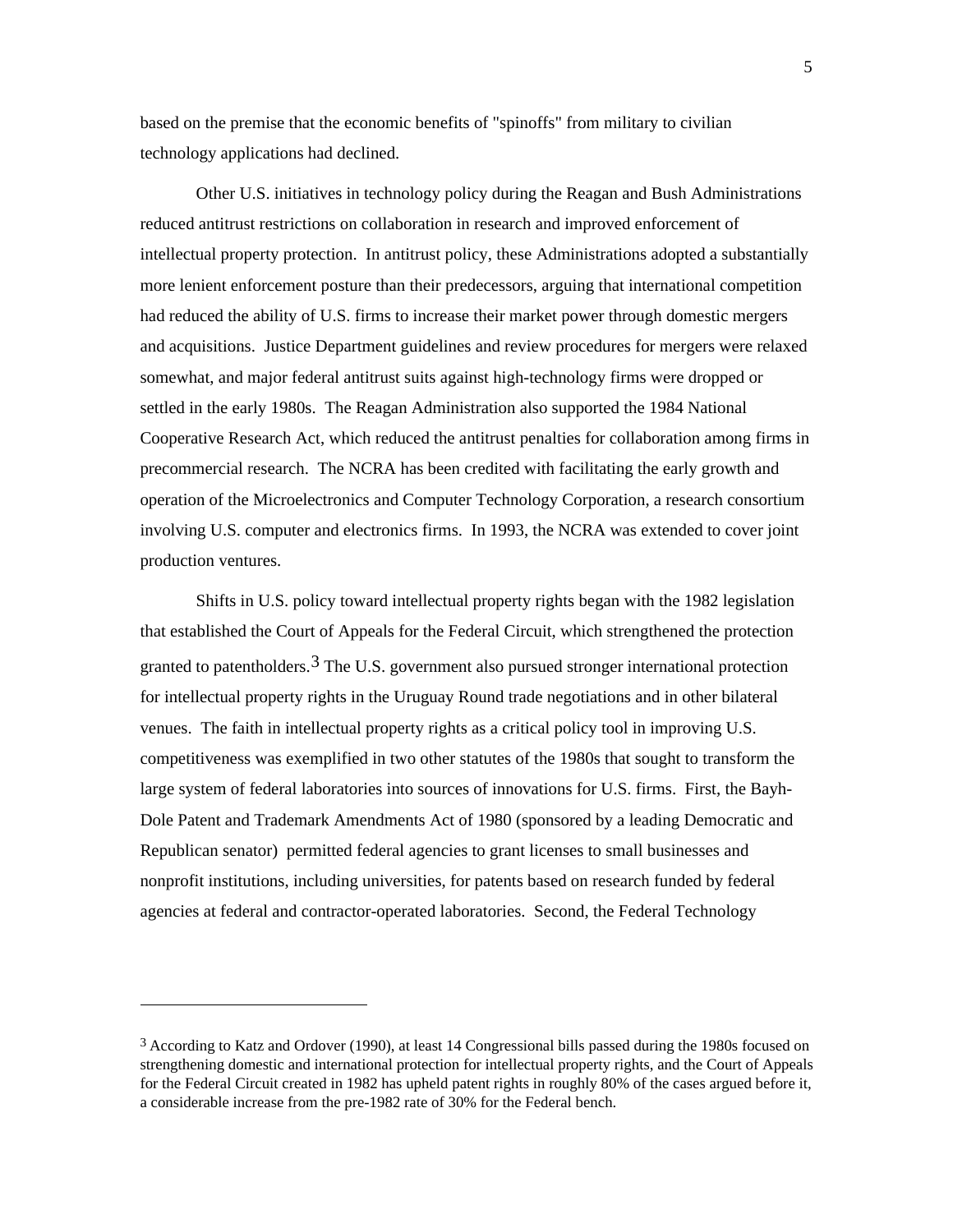Transfer Act of 1986 and amendments passed in 1989 authorized federal laboratories to conduct cooperative research and development agreements (CRADAs)<sup>4</sup> with private firms.

These pre-Clinton initiatives expanded the federal role in supporting civilian technology development, especially in specific high-technology sectors that were believed to be important to both civilian economic competitiveness and national security. A small but growing share of the defense R&D budget began to flow to "dual-use" technology development projects, under the approving oversight of Congress. As Figure 1 shows, the sharp increase in the ratio of defense to nondefense outlays in the federal R&D budget from approximately 50% to nearly 70% that occurred during fiscal 1979-87 was reversed before the end of the Reagan Administration, and declined further under Bush, to approximately 58%. Both of these developments prefigured trends that would continue under President Clinton.

#### **A. Change in Federal Technology Policy under Clinton**

Although the Clinton Administration has not dramatically shifted the direction of post-1980 U.S. technology policy, several notable changes have occurred. The Clinton Administration has endorsed and supported policies for the support of civilian technology adoption, and has launched several new initiatives in support of ''dual-use'' technology development.

#### **1. Commercial Technology Development and Adoption**

The most dramatic shift in federal R&D spending under the Clinton Administration has occurred *within* civilian R&D spending.<sup>5</sup> In contrast to its role in previous Administrations, the Commerce Department has become a key agency in the management of jointly funded technology development and adoption programs with firms, and its R&D budget has more than

 $\overline{a}$ 

<sup>&</sup>lt;sup>4</sup> A CRADA specifies terms under which a private organization provides personnel, equipment, or financing for R&D activities that are consistent with a specific laboratory's broader mission. Most CRADAs include provisions that cover the sharing of intellectual property rights to any technologies resulting from the project.

<sup>&</sup>lt;sup>5</sup> Despite its high profile within Clinton Administration goals, support for the National Information Infrastructure thus far has had little visible impact on reallocations of agency R&D budgets. The \$1.3 billion requested for this program in fiscal 1995 is spread among a large number of programs within NIST, NSF, and the National Telecommunications and Information Administration (also a part of the Commerce Department), and represents less than 0.5% of the total federal R&D budget of \$73 billion (American Association for the Advancement of Science, 1994).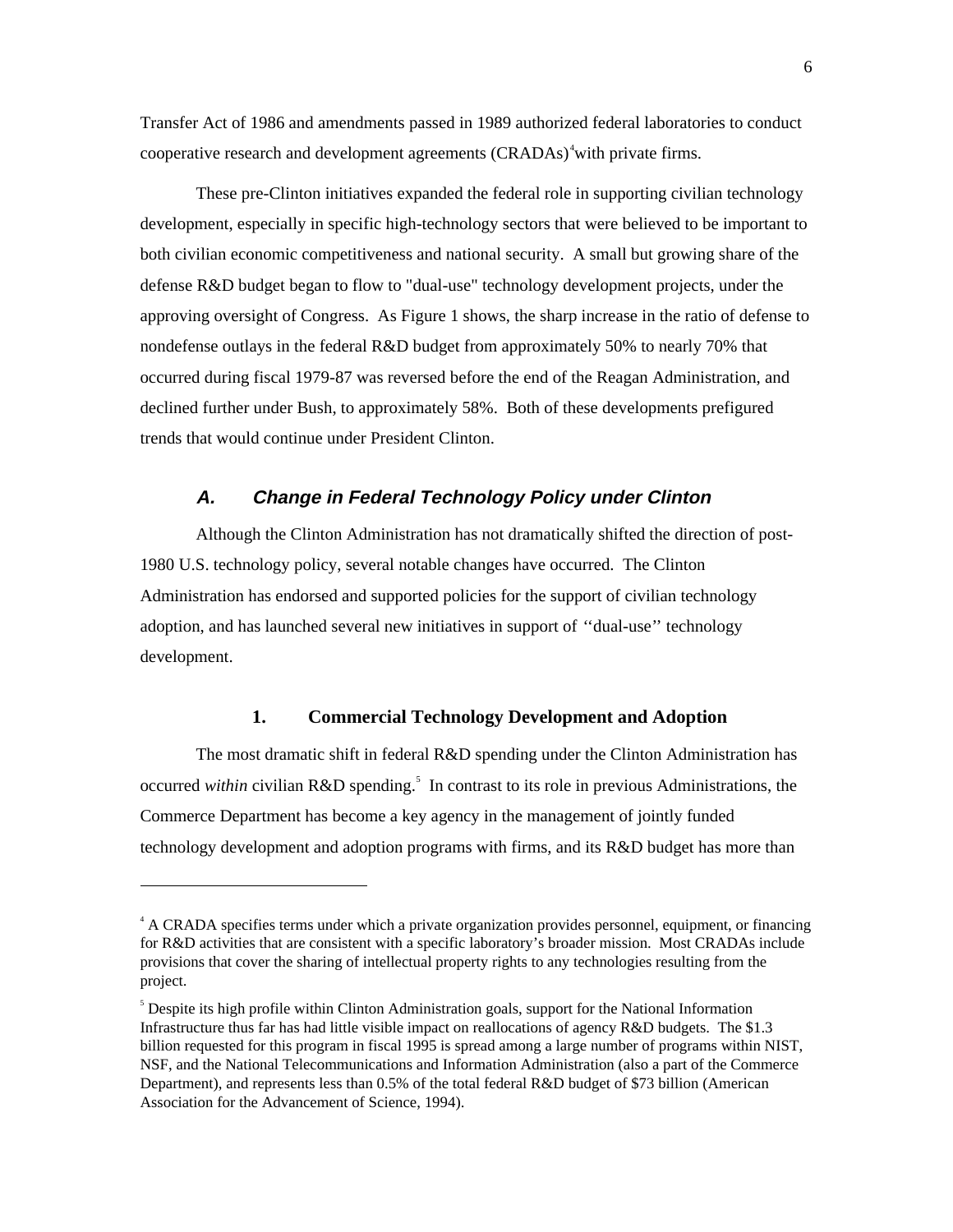doubled since fiscal 1993.<sup>6</sup> Much of this increase is linked to the Advanced Technologies Program (ATP), which provides matching funds for firms and consortia for the development of "precommercial" technologies. ATP's budget grew from \$47 million in fiscal 1992 to \$431 million and \$491 million in fiscal 1995 and fiscal 1996 respectively (U.S. Office of Management and Budget, 1994, 1995).<sup>7</sup>

Another area in which the Clinton Administration shifted the rhetorical posture of U.S. technology policy was in its strong backing for federal programs supporting the adoption of advanced technologies, most of which began (at the behest of Congress) under the Bush Administration.<sup>8</sup> The Commerce Department has also received increases in budgets for industrial technology adoption, such as regional manufacturing extension programs that provide technological and management assistance to firms. For example, funding for the Manufacturing Extension Partnership program, which is administered by the National Institute for Standards and Technology (NIST) of the Commerce Department, has increased markedly under the Clinton Administration.<sup>9</sup>

### **2. ''Dual-Use'' Technology Development**

 $\overline{a}$ 

The Clinton Administration also has launched several initiatives in the "dual-use" technology area that expand on efforts predating its accession to power. The first seeks to reform defense procurement policies to encourage greater use of commercially available components, by reducing the use of "military specification" requirements for such components and revising these specifications to better accommodate commercial components. The second

<sup>6</sup> Growth in the Commerce Department's R&D budget occurred largely at the expense of the Department of Energy, which lost considerable funding with the termination of the superconducting supercollider.

<sup>&</sup>lt;sup>7</sup> In April 1995, the 104th Congress rescinded \$90 million from ATP's \$431 appropriation for fiscal 1995 (Mervis, 1995)..

<sup>&</sup>lt;sup>8</sup> Federal and state governments traditionally have invested little in programs designed to assist firms in adopting technology, which may have contributed to the relatively slow adoption by U.S. manufacturing firms of advanced manufacturing technologies (Mowery and Rosenberg, 1993; Edquist and Jacobsson, 1988). U.S. agriculture, of course, is a prominent exception to this characterization, with its elaborate network of federal and state-funded extension agents (See Evenson, 1982).

<sup>9</sup> The fiscal 1995 Presidential budget requested \$61 million, more than twice the Congressional fiscal 1994 appropriation for this program. Congress further increased the fiscal 1995 appropriation to \$91 million. For fiscal 1996, the Clinton Administration requested \$147 million for this program, an increase of more than 60%.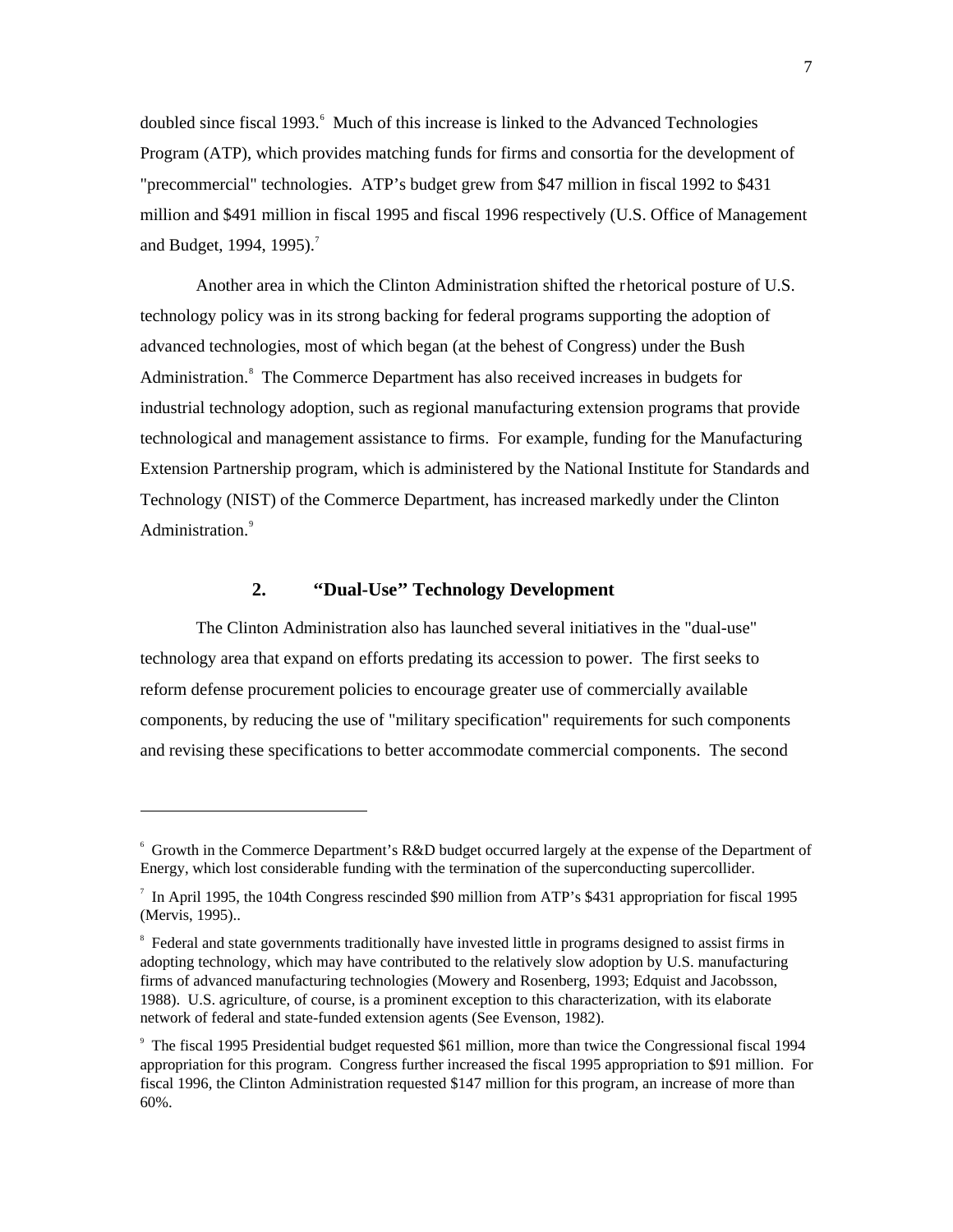initiative seeks to increase R&D and technology development in ''dual-use'' technologies through programs such as the Technology Reinvestment Program and others, many of which are managed by the Pentagon's Advanced Research Projects Agency. The Pentagon estimated in February 1995 that total Defense Department investment in such R&D for fiscal 1995 was slightly more than \$2 billion, 25% of the Pentagon's total fiscal 1995 budget of \$8.4 billion devoted to science and technology (U.S. Department of Defense, 1995, p. 10).<sup>10</sup>

The Department of Energy (DoE) has also played a prominent role in the dual-use R&D initiative. In order to sustain the weapons R&D capabilities of its huge defense-related laboratories (Los Alamos, Lawrence Livermore, and Sandia National Laboratories), DoE has expanded support for cooperative R&D agreements (CRADAs) in dual-use technologies. Energy Secretary O'Leary assigned a high priority to improving the laboratories' role in "...industrial competitiveness and job creation..." and argued that "...the department can and should help bring taxpayer-financed research into the marketplace" (New York Times, 11/14/94, p. F13). The number of CRADAs between DoE weapons laboratories and private firms that are supported by the Energy Department's nuclear weapons R&D budget increased from 122 in January 1993 to 326 in July 1994.

Among the most widely noted "dual-use" initiatives is a program to support (with over \$580 million over the next 5 years) the development and production of flat-screen displays in the United States (Davis and Zachary, 1994). The flat-panel display initiative may be the first of several technology development programs in this area that seek to support the development of U.S. technological and manufacturing capabilities for products embodying these technologies for civilian and military markets.

## **IV. Structural change in the US innovation system**

 $\overline{a}$ 

The changes in federal policy, along with change in the competitive and technological environment of many U.S. firms, have contributed to structural change in the U.S. innovation system. The speed and magnitude of change in the structure of the U.S. innovation system are

<sup>&</sup>lt;sup>10</sup> Illustrating the elastic character of current definitions of "dual-use" R&D spending, the February 1995 estimate omitted "dual-use S&T investments" in the Defense Nuclear Agency, the Ballistic Missile Defense Organization, and the three uniformed services that had been included in earlier tabulations, presumably by redefining them as "military-only" R&D programs (U.S. Department of Defense, 1995 p. 10).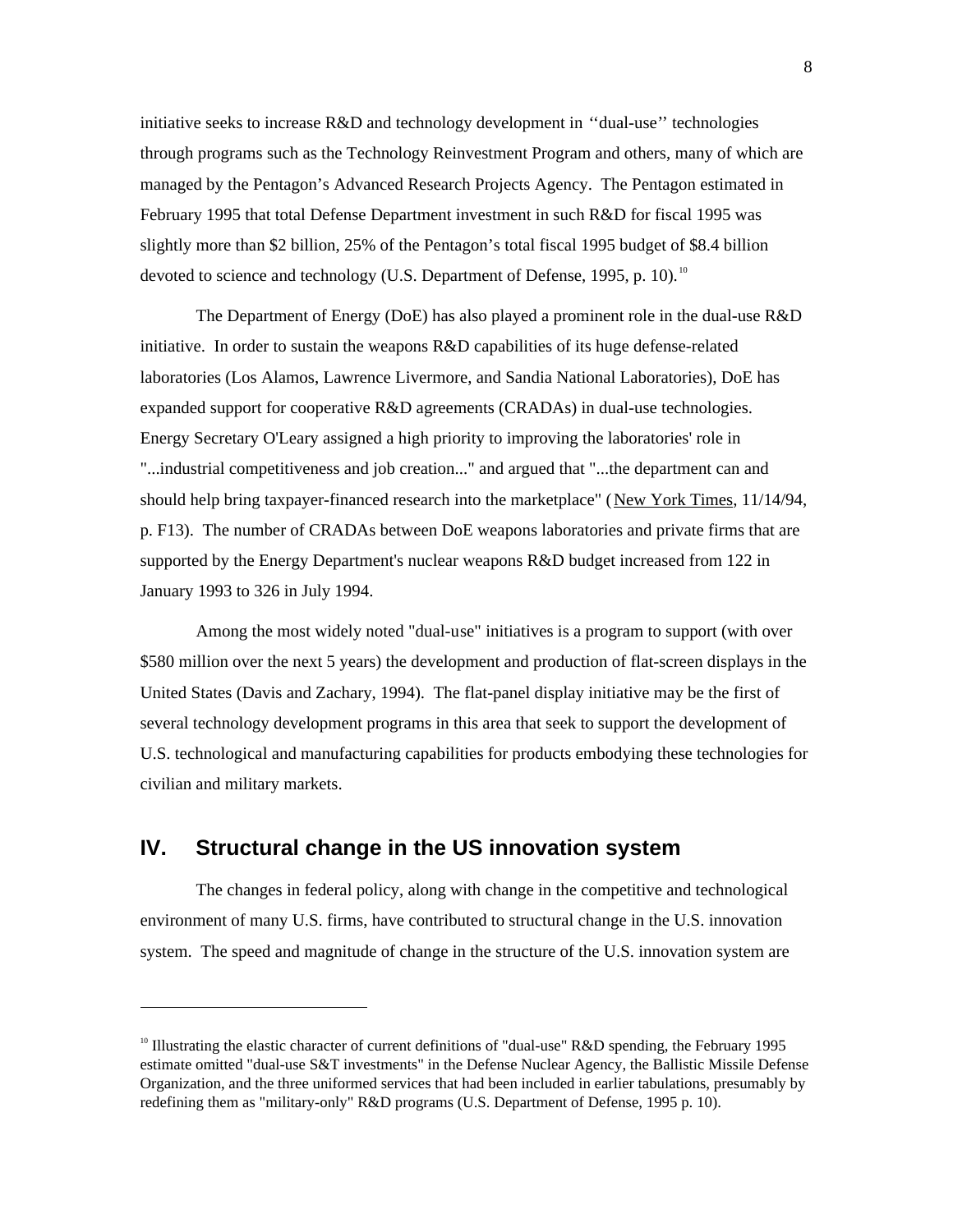difficult to ascertain with publicly available data, but the existence of such change seems inescapable. In addition, this structural change may have important implications for the flow of scientific and technological information within the United States and between the United States and other industrial economies. The major elements of structural change, many of which affect industrial R&D, are

- 1. Increased reliance by U.S. firms on sources of R&D outside their organizational boundaries, through such mechanisms as consortia, collaboration with U.S. universities and federal laboratories, and strategic alliances with other U.S. and foreign firms.
- 2. Expanded performance of R&D offshore by U.S. firms and increased performance by non-U.S. firms of industrial R&D within the United States.
- 3. Increased reliance by U.S. universities on U.S. and foreign industry for research funding and expanded efforts by U.S. universities to license and otherwise realize commercial returns from the results of research performed within them.

Space does not permit a detailed descriptive analysis of each of these trends. It may suffice to note that along with the reduced presence of federal funding within the U.S. innovation system, at least some of these elements of change are likely to result in a U.S. innovation system that more closely resembles those in other industrial economies, and one that in important respects more closely resembles the pre-1940 U.S. innovation system.

### **A. ''Externalization'' of industrial R&D**

Beginning in the 1980s, a combination of severe competitive pressure, the perception of disappointing returns from their rapidly expanding investments in internal R&D, and a change in federal antitrust policy contributed to the decision by many U.S. firms to ''externalize'' a portion of their R&D operations. Large corporate research facilities in such pioneers of industrial R&D as General Electric, AT&T, and Du Pont were sharply reduced in size, and a number of alternative arrangements appeared. U.S. firms formed more than 450 ''research joint ventures,'' as reported by U.S. firms under the terms of the National Cooperative Research Act, during 1985-1994 (Link, 1995); Link's survey found that the majority of these research joint ventures focused on process R&D.

In addition to research joint ventures and consortia, U.S. firms entered into numerous ''strategic alliances'' with foreign and other U.S. firms during the 1980-1994 period. As Figure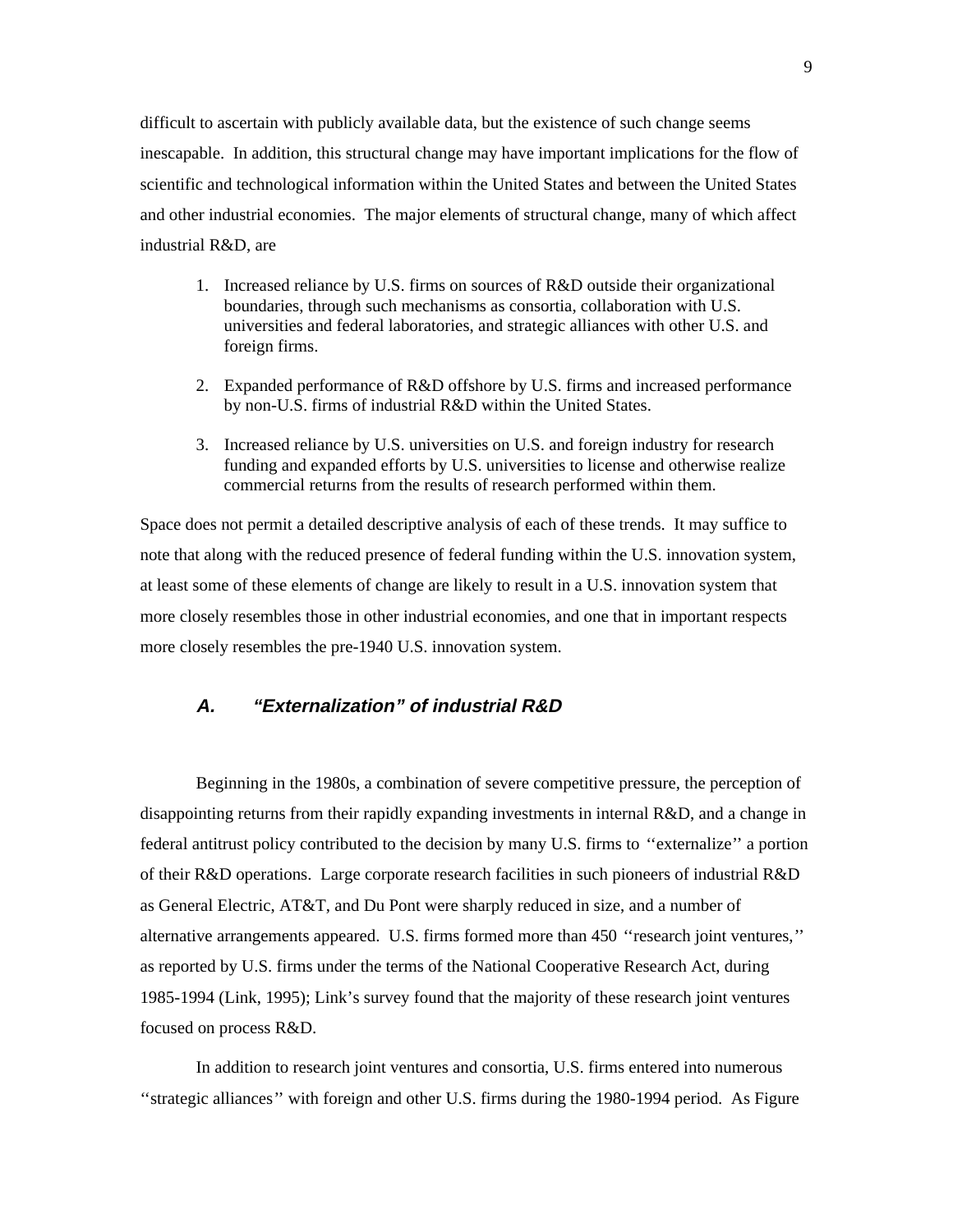3 shows, a majority of the international strategic alliances for which the National Science Foundation has data link U.S. and Western European firms. Alliances between U.S. and Japanese firms also were widespread. Nevertheless, U.S. firms have expanded their domestic alliance activities, and the formation of ''intranational'' strategic alliances involving U.S. firms has outstripped the formation of international alliances. Both intranational and international alliances involving U.S. firms appear to be most numerous in biotechnology and information technology. In contrast to the bulk of domestic research consortia, a large proportion of U.S. firms' alliances with foreign firms focused on joint development, manufacture, or marketing of products. In addition to the cost-sharing and technology-access motives that also underpinned the formation of many domestic research joint ventures, the international alliances of U.S. firms were motivated as well by concerns over access to foreign markets (Mowery, 1988).

### **B. ''Internationalization'' of U.S. industrial R&D**

A second important characteristic of the structural change in the U.S. innovation system during the 1980s was the progressive "internationalization" of the U.S. industrial R&D system, as U.S. firms expanded offshore R&D operations and as foreign firms expanded their R&D activities within the United States. Figure 4 depicts a steady increase in the share of industrially financed R&D of U.S. firms performed in foreign countries during 1985-1992, with the most dramatic increases in share accounted for by chemicals (including pharmaceuticals), scientific instruments, and nonmanufacturing industry. Growth in the foreign share of U.S. industryfinanced R&D was reversed during 1992-1993, however, and both electrical equipment (including electronics) and machinery display sharp drops in the offshore share of their industryfinanced R&D spending. As with other National Science Foundation data on R&D spending, the meaning of these sharp shifts in spending trends is difficult to interpret, since the survey and sampling methods have changed during this period. Moreover, the small number of observations, especially within industry categories, make these time series very sensitive to omitted observations and other sources of error.

As Figure 5 shows, the share of industrial R&D performed within the United States that was financed from foreign sources also grew during this period, from slightly less than 5% in 1987 to nearly 10% in 1993. Despite this growth, in 1993 foreign sources financed a smaller share of industrial R&D performed within the United States than is true of Canada, the United Kingdom, or France. Data from another government survey indicate that current-dollar R&D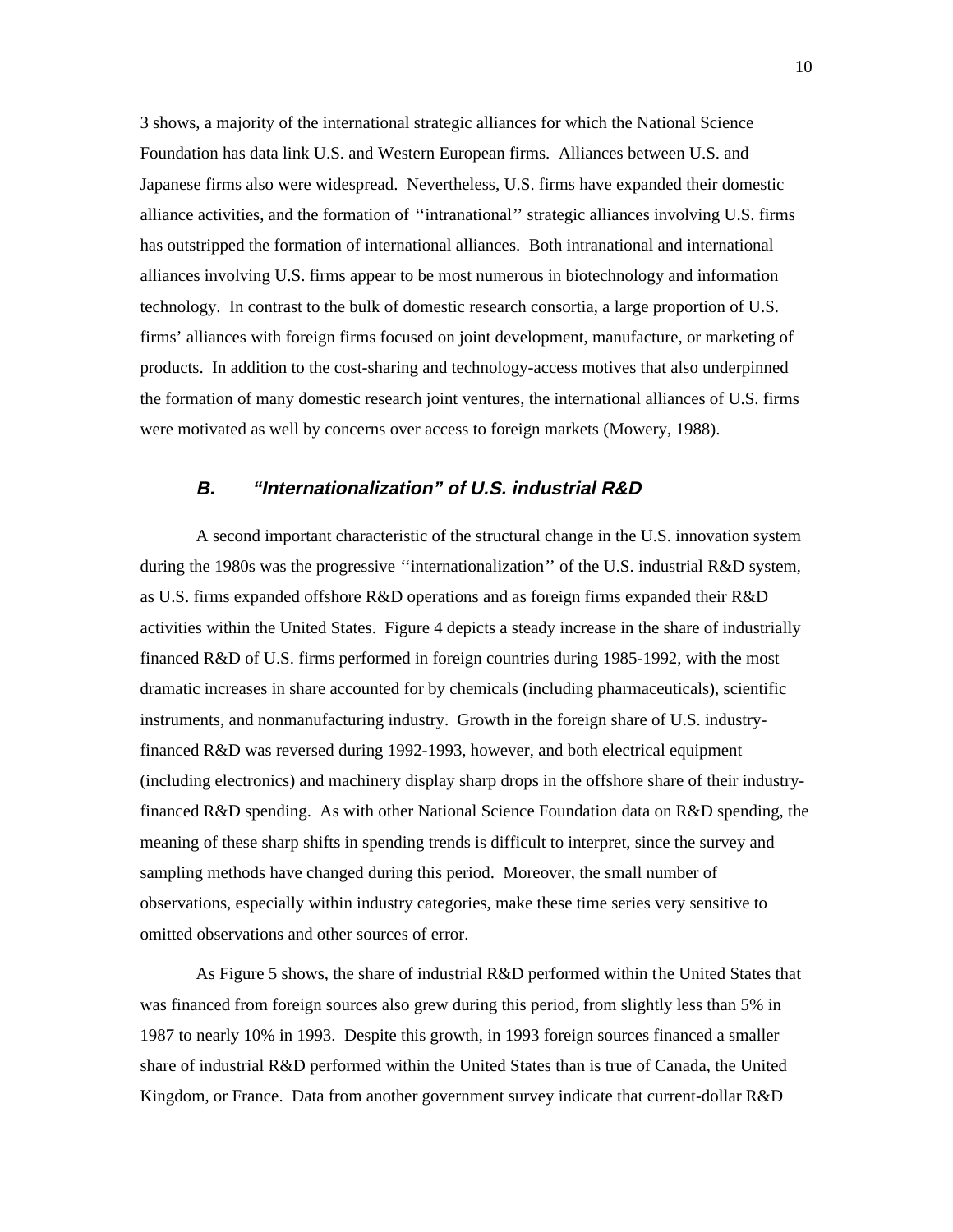spending by affiliates of foreign firms within the United States rose from approximately \$4 billion in 1982 to more than \$14 billion in 1993 (Figure 6). Increased foreign financing of R&D activities in the United States was paralleled by an increase in the share of U.S. patents granted to foreign inventors (Figure 7). Foreign firms also participated in the formation of research joint ventures with U.S. firms--according to Link (1995), 32% of the research joint ventures filing under the terms of the National Cooperative Research Act during 1985-1994 enlisted foreign firms among their members. Finally, a number of foreign firms operating R&D facilities in the United States pursued collaboration with U.S. universities. According to Florida (1995), more than 50% of Japanese R&D laboratories in the United States, more than 80% of French R&D laboratories, and almost 75% of German corporate R&D laboratories in the United States were involved in such collaborative agreements.

### **C. A changing role for university research?**

A defining characteristic of the postwar U.S. innovation system is the central role of research universities in R&D performance. Data on the prewar importance of U.S. universities as R&D performers and on the sources of funds for this R&D are not available, but anecdotal evidence strongly suggests that universities depended more heavily on state governments, rather than the federal government, for their research budgets. In addition, close ties between public universities, motivated by a desire to maintain political support for their operating budgets, and industry, appear to have been relatively common (Rosenberg and Nelson, 1992).

Increased federal R&D spending during the postwar period transformed the position of U.S. universities within the domestic innovation system. Universities' share of total U.S. R&D performance grew from 7.4% in 1960 to nearly 16% in 1995, and universities accounted for nearly 60% of the basic research performed within the United States throughout the 1970-95 period (National Science Board, 1996). The federal government's contribution to university research has declined since the early 1970s, however, when federal funds accounted for more than 65% of university-performed research. By 1994, federal funds accounted for roughly 60% of total university research, and industry's contribution had nearly doubled to nearly 7% of total university research. The major growth in industry's share of university research, however, occurred during the 1980s, and since 1990 this industry share has remained constant. The data in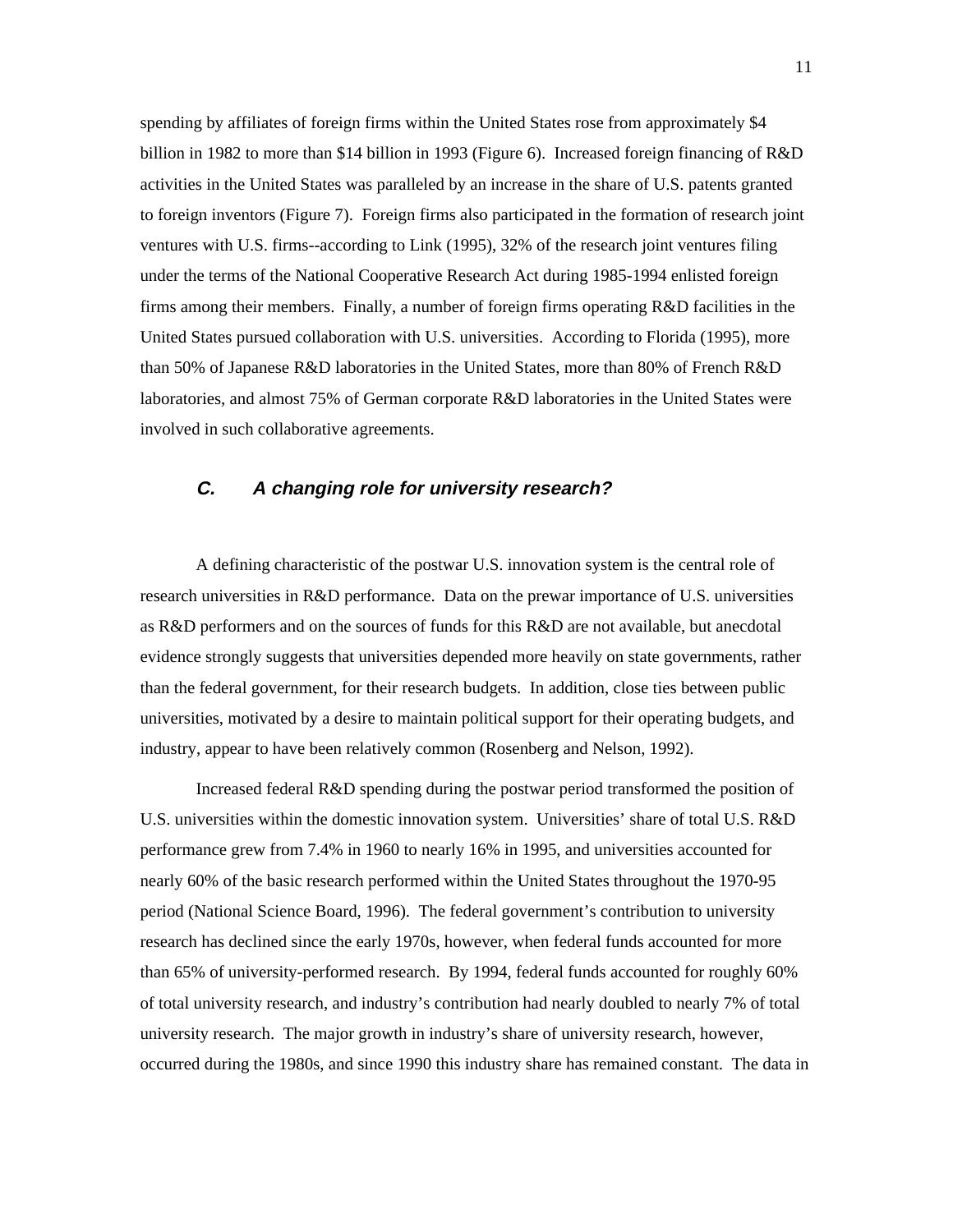Figure 8 suggest that another significant source of growth in support for university research since the late 1980s is expanded self-financing of research by universities themselves.

The increased importance of industry in funding university research is reflected in growth in the number of research institutes at U.S. universities seeking to support research on issues of direct interest to industry. Data from Cohen, Florida, and Goe (1994) on universityindustry research centers in the United States indicate that more than 57% of all universityindustry research institutes in existence as of 1992 were established during the 1980s. Nearly 45% of these institutes involve 1-5 firms as members, and more than 46% of them rely on government funds for support, in addition to (or in some cases, in lieu of) support from industry.

Of particular interest for the broader concerns of this OECD working group is the apparent willingness of U.S. universities to accept significant restrictions on the publication of the results of research undertaken with industry sponsorship. The survey of university-industry research centers by Cohen et al. (1994) found that 35% of these centers allow participating firms to require that information be deleted from research papers before submission for publication, 52.5% of the centers allow participating firms to delay the publication of research findings, and 31.1% of the centers allow participating companies to require both the deletion of information and delays in publication. As these researchers note, their data indicate only the fraction of centers that allow participating firms to impose such restrictions; these data do not capture the frequency with which sponsor firms actually request publication delays or deletion of information. The study also provides no information about the prevalence of publication restrictions at the leading U.S. research universities that account for the bulk of the publicly financed research performed within the United States. Moreover, restrictions on the publication of university research results are not new within the United States--during the 1950s and 1960s, defense-related research funding occasionally included restrictions on publication. Nevertheless, the apparent willingness of a large number of U.S. universities to accept restrictions on the dissemination of research findings should be a cause for some concern, and may represent a major shift from the relatively ''open'' norms of university research that typified U.S. universities during the 1970s and early 1980s.

Another policy development with significant implications for the role of universities within the U.S. innovation system is the growth of university patent licensing and ''technology transfer'' offices. The Bayh-Dole Act of 1980 and its 1986 amendments made it possible for universities to establish title to the intellectual property resulting from federally funded research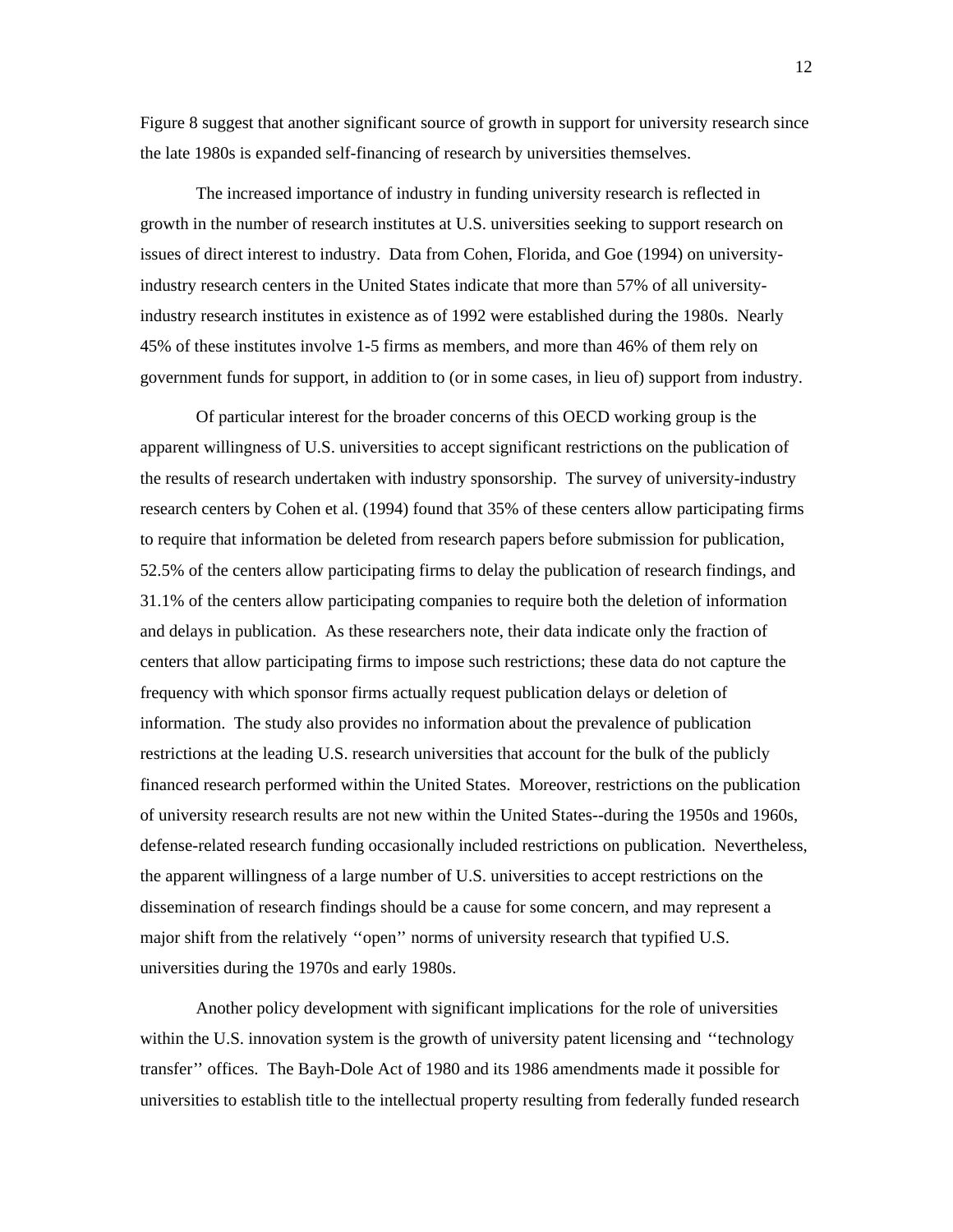performed on their campuses. The Bayh-Dole Act sought to accelerate the transfer and commercial exploitation of university research findings by clarifying their ownership, thereby facilitating the sale of licenses by universities to industry for the commercial development of these research results. During the 1980s, many universities created licensing offices and other programs to seek patent protection for the research advances of their faculty and to market licenses for these advances to industry. During 1980-83, the number of patents issued to academic institutions grew by roughly 10%; for the top 50 research universities, the number of patents granted during this period grew by more than 17%. Henderson, Jaffe, and Trajtenberg (1994) found that university patenting grew even more rapidly after 1984, and Trajtenberg, Henderson, and Jaffe (1994) noted that the share of all U.S. patents accounted for by universities grew from less than 1% in 1975 to almost 2.5% in 1990.

Even more interesting is the finding by Trajtenberg et al. of a significant increase in the ''propensity to patent'' of universities, as the ratio of patents to R&D spending within universities almost doubled during 1975-90 (from 57 patents per \$1 billion in constant-dollar R&D spending in 1975 to 96 in 1990), while the same indicator for all U.S. patenting displayed a sharp decline (decreasing from 780 in 1975 to 429 in 1990). In other words, universities increased their patenting per R&D dollar during a period in which overall patenting per R&D dollar was declining significantly.

Data on the magnitude of the license fees and royalty income generated by universities' patenting and licensing activities are not reliable, because of changes in the coverage of most surveys. Nevertheless, the most reliable estimates indicate that these income flows have grown significantly since the late 1980s. The U.S. General Accounting Office (1995) reported that university licensing income in 1989-90 amounted to \$82 million. Estimates from the Association of University Technology Managers for fiscal years 1991-1994 indicate that university royalty and licensing income increased from nearly \$130 million in fiscal 1991 to slightly more than \$244 million in fiscal 1994, although the rate of growth slowed during the fiscal 1993-94 period (Association of University Technology Managers, 1994; Blumenstyk, 1996). Data for the largest single institutional recipient of licensing income, the University of California, indicate that total income grew from \$22.5 million in fiscal 1991 to more than \$63 million in fiscal 1995 (Office of Technology Transfer, 1996).

There are few rigorous evaluations of the implications of greater university licensing of research results. Federal policymakers' faith in the power of intellectual property rights alone to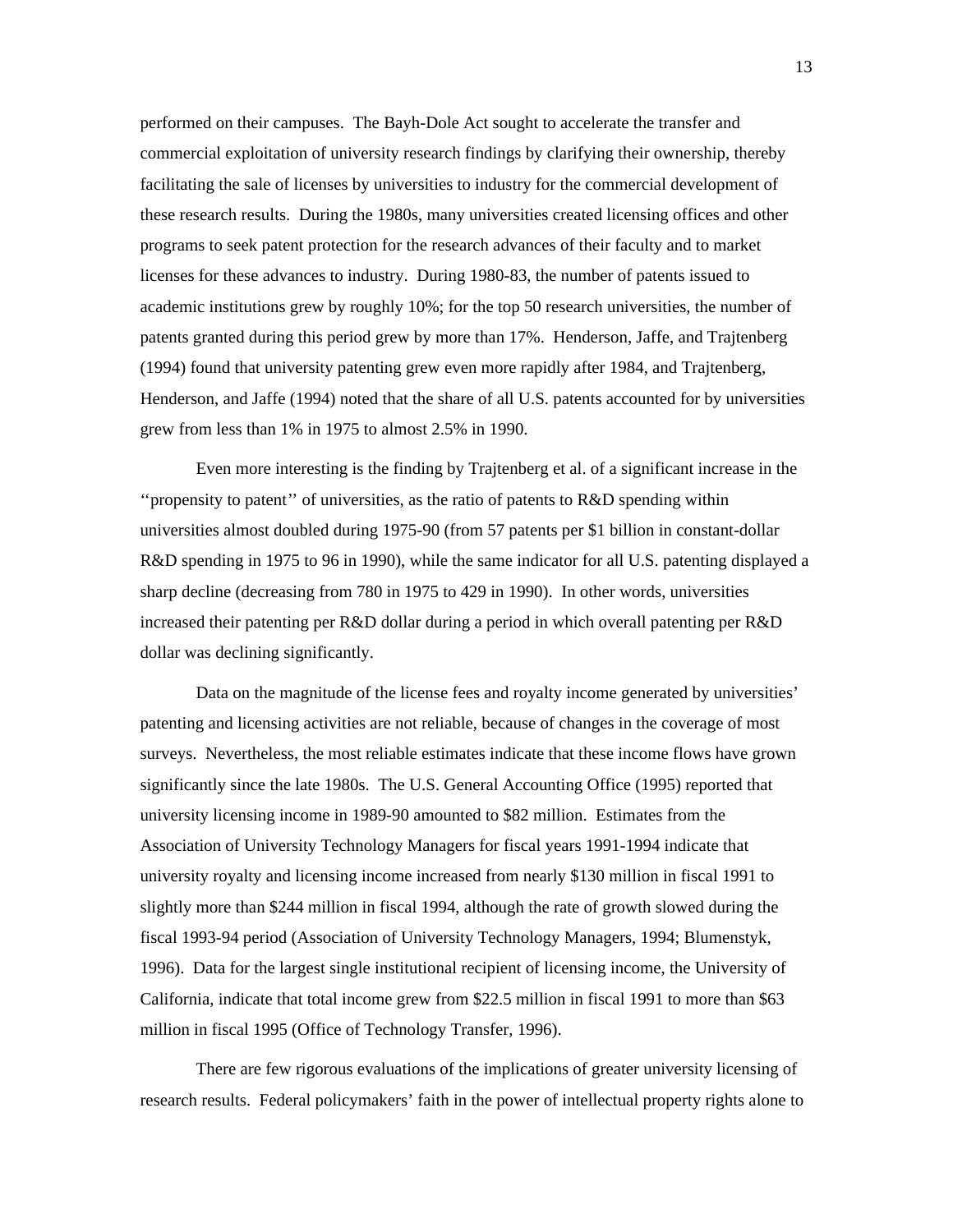accelerate the commercialization of research advances from universities or the federal laboratories almost certainly is overstated. Moreover, the flow of licensing and royalty income that U.S. universities have reaped since 1980 is dominated by a very small number of innovations--the ''top 5'' patents within the University of California's portfolio (four of which are based on inventions created at the San Francisco campus, and all of which are based on biomedical research) accounted for 73% of the University's 1994 licensing income, and the distribution of profits from other universities' patent portfolios is likely to be equally skewed. Nevertheless, like the spread of publication restrictions within university-industry research institutes, the possibility exists that aggressive university licensing programs, many of which involve restrictions on publication before patent applications are filed, could limit the diffusion of important scientific and technical knowledge within the U.S. innovation system. U.S. universities' use of federal funds to ''privatize'' research results for profit also could erode the relatively robust postwar political consensus in favor of federal support for basic research.

A more detailed assessment of the University of California's patent licensing activities does not provide compelling evidence that the Bayh-Dole Act has increased the share of major scientific and technological advances of this major U.S. research university that is being ''privatized.'' Figures 9 displays trends in the disclosure of ''inventions'' by faculty (which is mandated by state law) for the 1974-88 period, one that includes a substantial period before the Bayh-Dole Act. The average annual number of disclosures during 1984-88 (293.2) is well above this number for the 1975-79 period (73.2); but the major increase in invention disclosures appears to predate the passage of the Bayh-Dole Act. This may reflect the important advances in biotechnology that occurred at U.C. San Francisco during the 1970s, or other changes in the structure and activities of the U.C. patent licensing office that were unrelated to Bayh-Dole. The data in Figure 10 suggest that the sharp increase in the shares of biomedical and pharmaceutical inventions within all university invention disclosures may be partially responsible for this increase in overall disclosures.

But the share of the much larger number of disclosures occurring each year during 1984- 88 that yield patent applications, granted patents, or licenses is smaller than is true of the 1974- 79 disclosures (See Table 1). Moreover, the share of patent applications that yield patent grants and the share of licenses that yield revenues are smaller for 1984-88 than for 1975-79. An interesting exception to this tendency concerns the share of granted patents that are licensed, which increases between the 1975-79 and 1984-88 periods--this may reflect more aggressive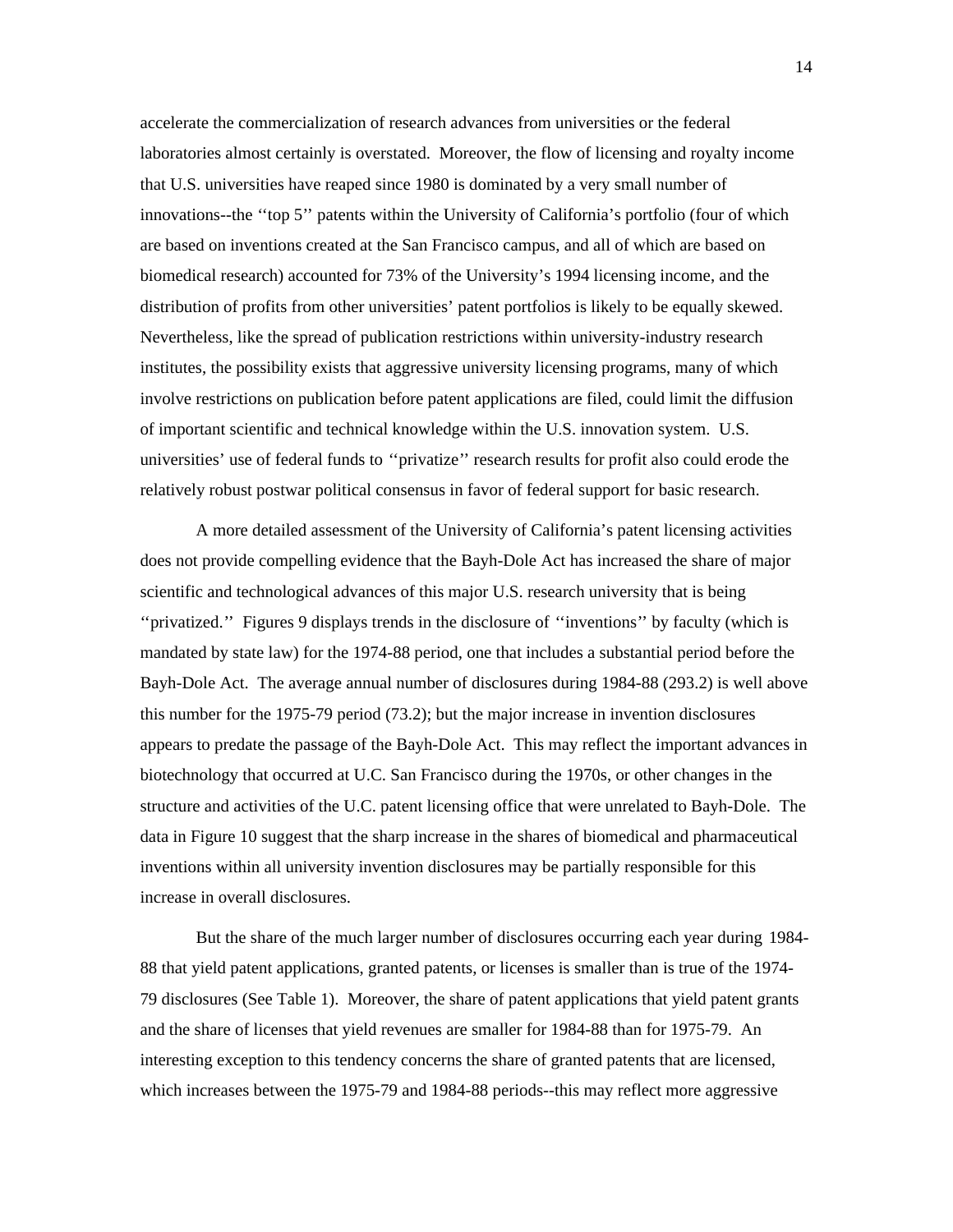marketing by the University of California staff. Although additional analysis is needed to examine these trends, they appear to indicate that the average ''quality'' of invention disclosures in fact declined during the 1980s, as universities created greater incentives for faculty and research staff to disclose and patent the results of their research. Rather than increasing the barriers to dissemination of major scientific advances, these data appear to indicate that within the University of California, coverage of such advances by formal intellectual property protection in fact may have declined. In general, these data from the leading licensor of university research advances are consistent with Henderson et al. (1994), whose analysis of university patents obtained during the 1980s concluded that the average ''quality'' of these patents was declining.

### **V. Conclusion**

Virtually all of the central components of the innovation system that emerged in the postwar U.S. economy now are undergoing change. The future U.S. innovation system is likely to be characterized by:

- lower levels of overall federal R&D funding.
- lower levels of defense-related R&D funding and procurement activity.
- reduced military-civilian technological spillovers.
- a higher level of internationalization, both in terms of U.S. R&D investment in foreign economies and in terms of higher levels of non-U.S. R&D investment within the domestic U.S. economy.
- more stringent domestic and international protection of intellectual property rights.
- less stringent domestic antitrust policy.
- higher levels of interfirm collaboration, university-industry collaboration, and collaboration between U.S. and foreign firms in R&D.
- greater efforts by U.S. universities to seek to protect and license the results of publicly and privately funded research.

The implications of these changes for the performance of the U.S. innovation system, and for the role of this system within the global science and technology system, are unclear. The effects of some of these changes, such as the efforts by U.S. universities to protect and market the results of their research, may be modest, because of the lower quality of much of these recent patents. In addition, the sporadic efforts by federal policymakers to limit the international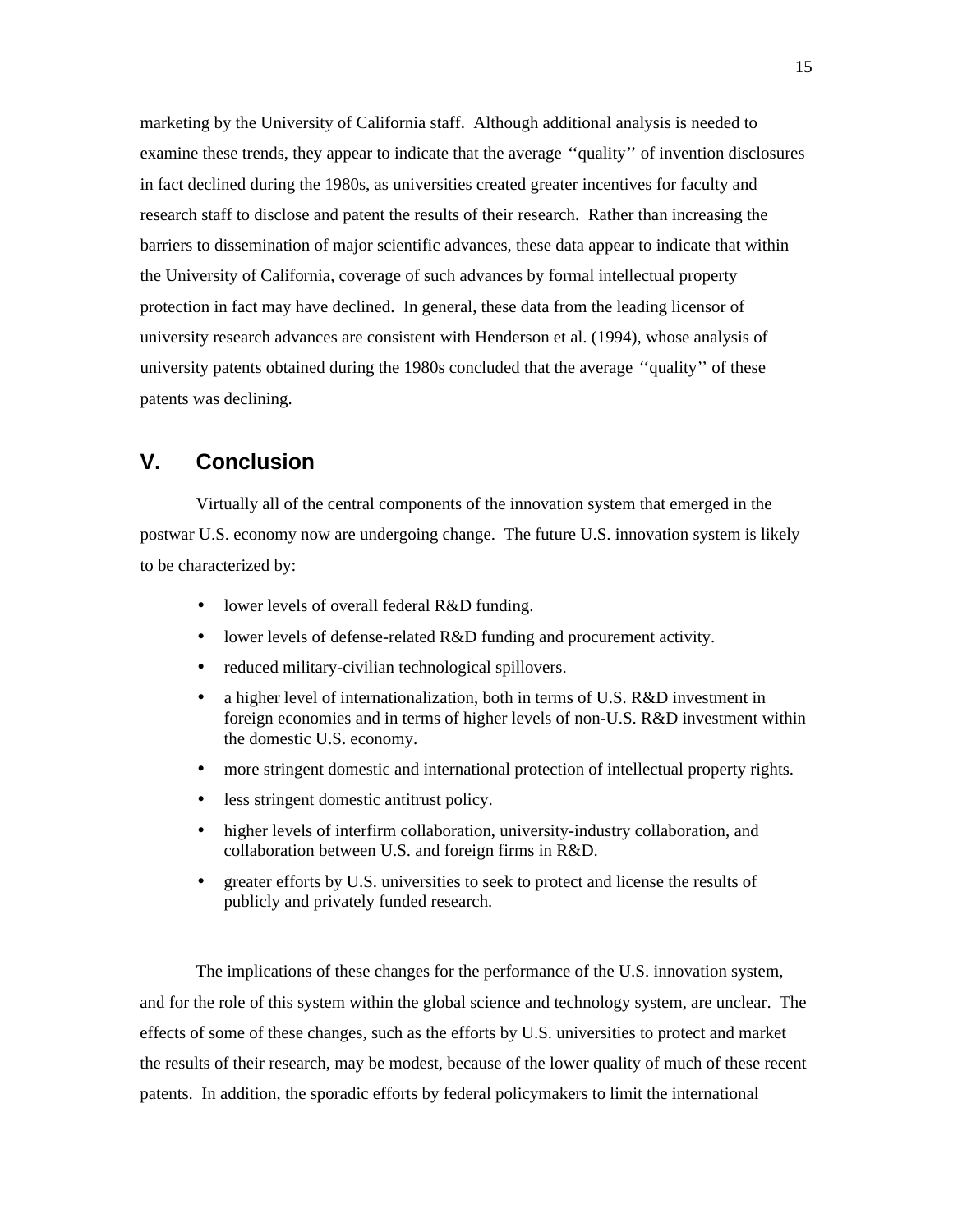dissemination of the results of publicly funded basic research and technology development programs have in many cases been frustrated by the ineffectiveness of these restrictions and by the actions of private firms in the United States and other industrial economies. But other structural changes, especially those affecting defense-related procurement, the role of universities, and intellectual property rights and antitrust policies, could reduce the importance of new firms in the commercialization of new technologies and in the creation of new industries. The effects of these changes are mediated and possibly offset, however, by the abundance of venture capital for the foundation of new technology-intensive firms within the United States, as well as the relatively modest entry barriers in segments of such rapidly growing "new industries" as computer software and multimedia.

Structural change in the U.S. innovation system, of course, is not occurring in isolation from change in the structure of other industrial economies' innovation systems. Indeed, one of the defining characteristics of such structural change in the United States is increased links with non-U.S. firms and government-supported programs. Structural change in the U.S. and foreign nations' innovation systems nevertheless may well result in some "convergence" in structure, as competition policy in the European Union becomes more stringent and venture capital becomes more abundant in the EU and elsewhere. In the long run, these tendencies toward convergence may reduce some of the "structural frictions" in trade and technology policy that have pervaded recent bilateral and multilateral negotiations (Ostry, 1989; Mowery and Rosenberg, 1989). But the pace of such "convergence" will be slow and frictions will continue to arise regularly and quickly, making for a crowded policy agenda for the foreseeable future.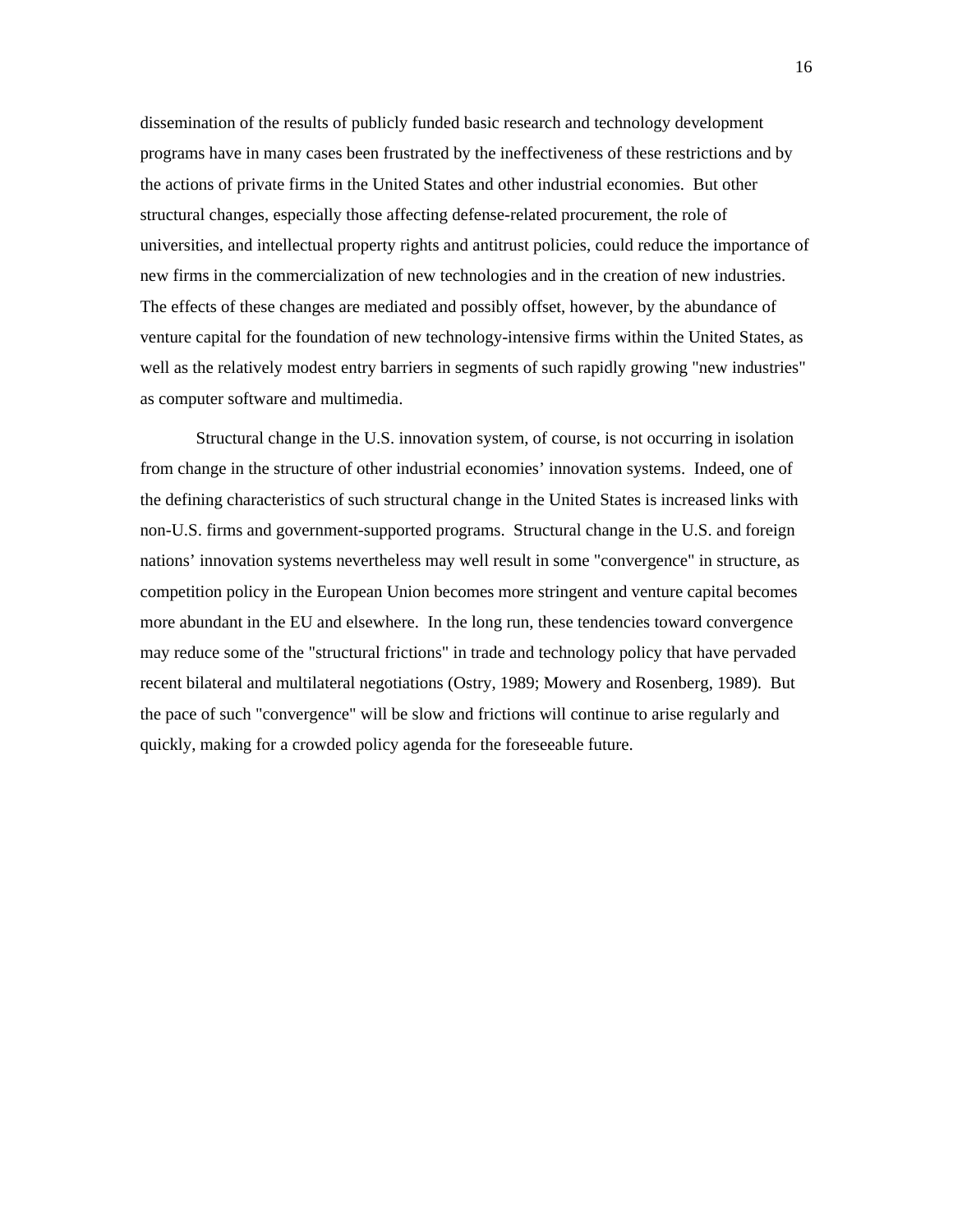#### REFERENCES

Association of University Technology Managers, The AUTM Licensing Survey: Executive Summary and Selected Data, Fiscal Years 1993, 1992, and 1991 (Norwalk, CT: Association of University Technology Managers, 1994)..

Barfield, C., "Flat Panel Displays: A Second Look," Issues in Science and Technology, Winter 1994-95, pp. 21-25.

Blumenstyk, G., "Study Finds Slower Growth in University Earnings from Patents," Chronicle of Higher Education, 1/26/96, p. A24.

Clinton, W.J., and A. Gore, Jr., Technology for America's Economic Growth, A New Direction to Build Economic Strength (Washington, D.C.: U.S. Government Printing Office, 1993).

Cohen, W., R. Florida, and R. Goe, "University-Industry Research Centers in the United States," technical report, Center for Economic Development, Carnegie-Mellon University, 1994.

Cooper, H., "Big Business and Clinton May be Forced to Protect Commerce Department from GOP Ax," Wall Street Journal, 12/28/94, p. A12.

Davis, B., and G.P. Zachary, "Electronics Firms Get Push from Clinton to Join Industrial Policy Initiative in Flat-Panel Displays," Wall Street Journal, 4/28/94, p. A16.

Edquist, C., and Jacobsson, S., Flexible Automation (Oxford: Blackwell, 1988).

Ergas, H., "Does Technology Policy Matter?", in B. Guile and H. Brooks, eds., Technology and Global Industry (Washington, D.C.: National Academy Press, 1987).

Evenson, R.E., "Agriculture," in R.R. Nelson, ed., Government and Technical Progress: A Cross-Industry Analysis (New York: Pergamon, 1982).

Graham, B., and J. Mintz, ''Program to Develop Joint Civilian-Defense Technologies May Die,'' Washington Post, 2/9/95, p. A1.

Ham, R.M., and D.C. Mowery, "Enduring Dilemmas in U.S. Technology Policy and the Clinton Administration," California Management Review, 1995a.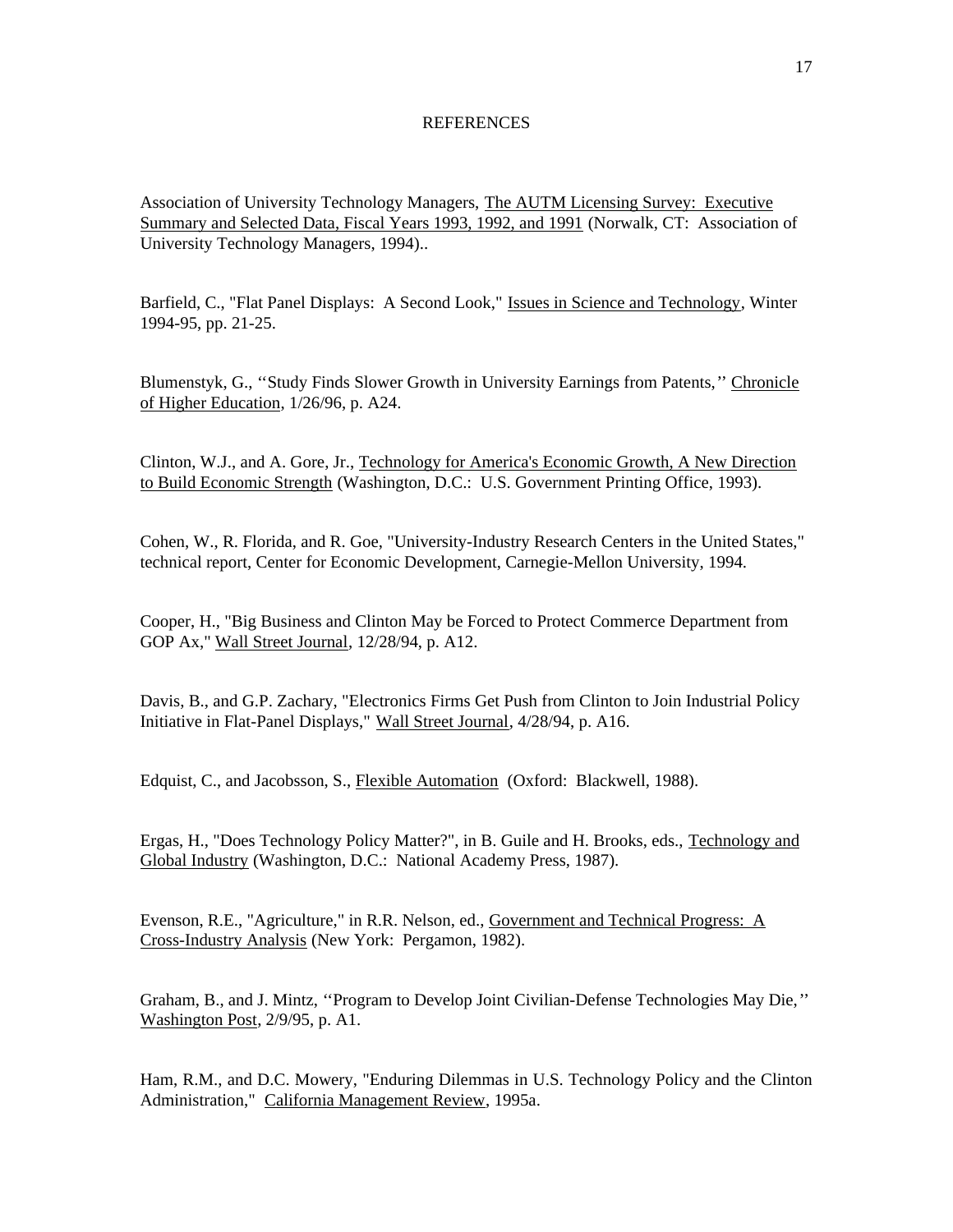Ham, R.M., and D.C. Mowery, "The U.S. Response to Globalization: Searching for the Keys Under the Lamp Post," forthcoming in J. Dunning, ed., Governments, Globalization, and Competitiveness (Oxford University Press, 1997).

Henderson, R., A.B. Jaffe, and M. Trajtenberg, ''Numbers Up, Quality Down? Trends in University Patenting, 1965-1992,'' presented at the CEPR conference on ''University Goals, Institutional Mechanisms, and the 'Industrial Transferability' of Research, '' Stanford University, March 18-20, 1994.

Katz, M.L., and J.A. Ordover, "R&D Competition and Cooperation," Brookings Papers on Economic Activity: Microeconomics 1990, 137-192.

Kevles, D.J., The Physicists (New York: Knopf, 1977).

Langlois, R., and D.C. Mowery, ''The Federal Role in the Development of the American Computer Software Industry: An Assessment,'' in D.C. Mowery, ed., The International Computer Software Industry (New York: Oxford University Press, 1996).

Lawler, A., "Grim Budgets Spur Call to Action," Science 272, 4/26/96, p. 477.

Lepkowski, W., "Last Minute Maneuvering Rescues U.S. Technology Policy," Chemical and Engineering News, 1/3/94, p. 13.

Mervis, J., "R&D Budget: Growth in Hard Times," Science 263, 2/11/94, pp. 744-747.

Mowery, D.C., ed., International Collaborative Ventures in U.S. Manufacturing (Cambridge, MA: Ballinger Publishers, 1988).

Mowery, D.C., Science and Technology Policy in Interdependent Economies (Dordrecht: Kluwer, 1994).

Mowery, D.C., "Collaborative Ventures Between U.S. and Foreign Manufacturing Firms," Research Policy 18, 1989, 19-32.

Mowery, D.C., ''U.S. Postwar Technology Policy and the Creation of New Industries,'' presented at the OECD conference on ''Creativity, Innovation, and Job-Creation,'' Oslo, Norway, January 11-12, 1996.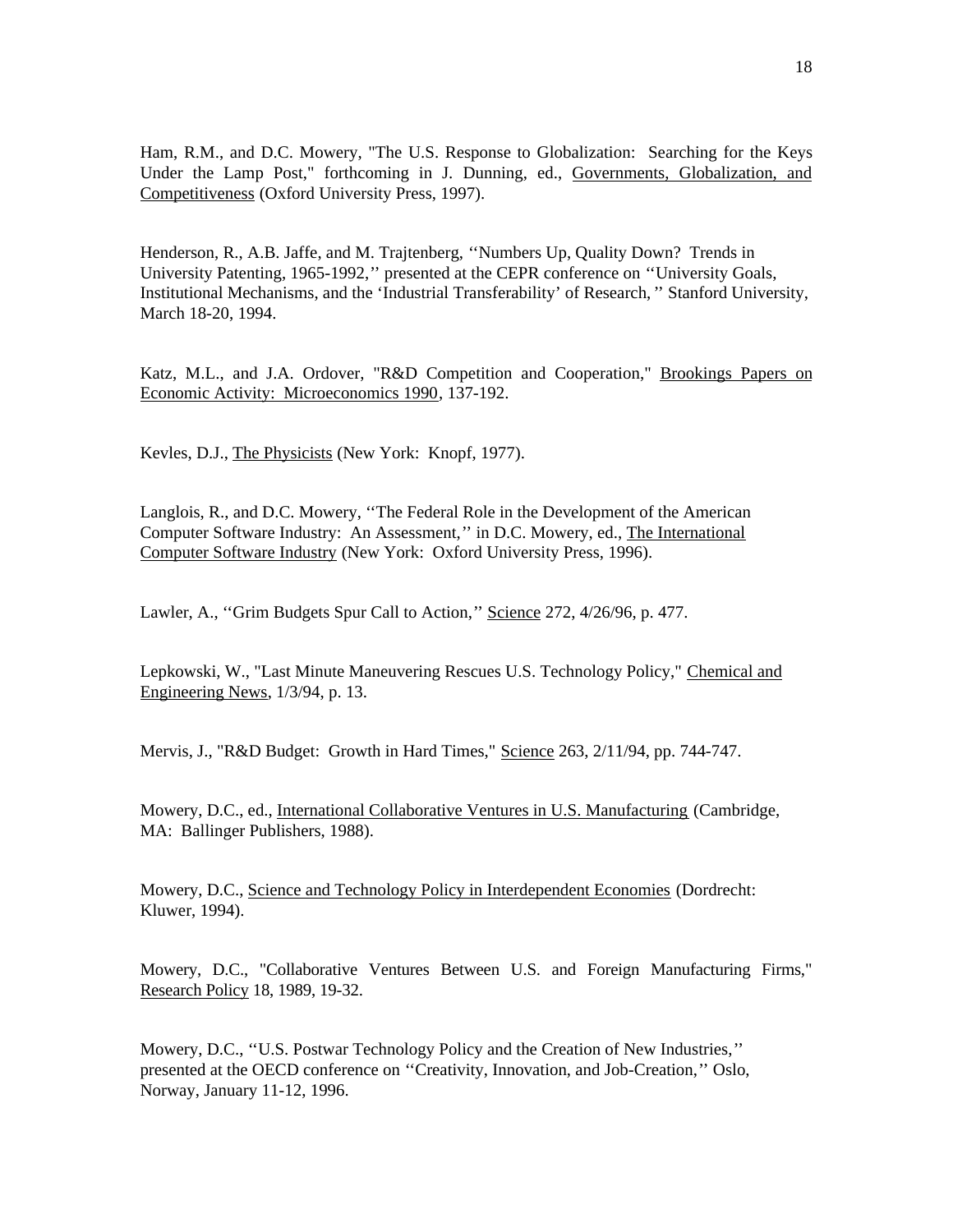Mowery, D.C., and N. Rosenberg, Technology and the Pursuit of Economic Growth (New York: Cambridge University Press, 1989).

Mowery, D.C., and N. Rosenberg, "The U.S. National Innovation System," in R.R. Nelson, ed., National Innovation Systems: A Comparative Analysis (New York: Oxford University Press, 1993).

National Science Board, Science and Engineering Indicators: 1996 (Washington, D.C.: U.S. Government Printing Office, 1996).

National Science Foundation, National Patterns of R&D Resources: 1994 (Washington, D.C.: US Government Printing Office, 1994).

Office of Technology Transfer, University of California, Annual Report: University of California Technology Transfer Program (Oakland, CA: University of California, 1996).

Ostry, S., The Political Economy of Policy Making: Trade and Innovation Policies in the Triad (New York: Council on Foreign Relations, 1990).

Singer, P., "Flat Panel Displays: An Interesting Test Case for the U.S.," Semiconductor International, July 1994, pp. 78-88.

Trajtenberg, M., R. Henderson, and A. Jaffe, ''University Versus Corporate Patents: A Window on the Basicness of Inventions,'' CEPR Working Paper #372, Stanford University, 1994.

U.S. Council of Economic Advisers, Economic Report of the President, 1994 (Washington, D.C.: U.S. Government Printing Office, 1994).

U.S. Department of Defense, Flat Panel Display Task Force, Building U.S. Capabilities in Flat Panel Displays (Washington, D.C.: U.S. Department of Defense, 1994).

U.S. Department of Defense, Industrial Capabilities for Defense (Washington, D.C.: Defense Department, 1994).

U.S. Department of Defense, Dual Use Technology: A Defense Strategy for Affordable, Leading-Edge Technology (Washington, D.C.: Defense Department, 1995).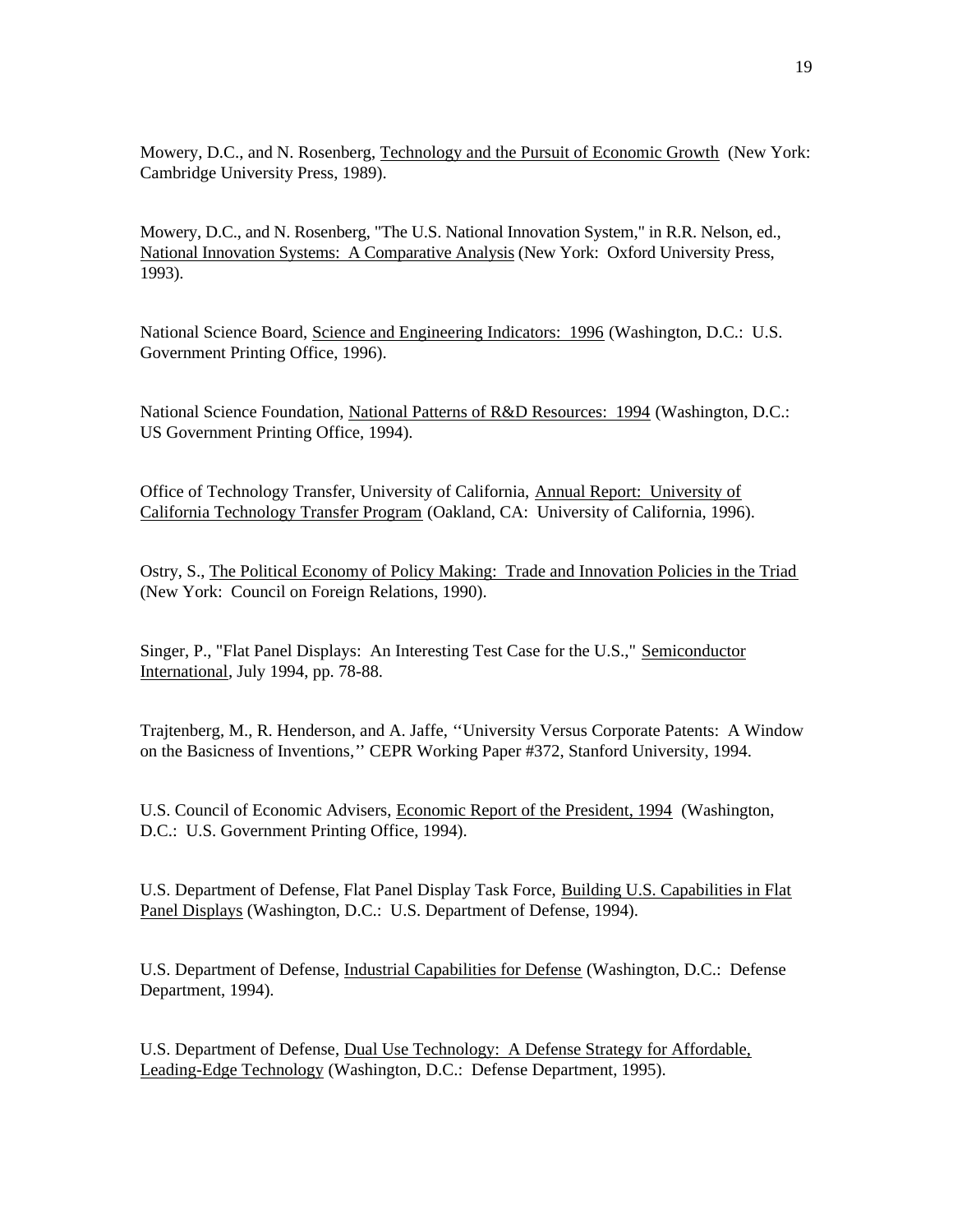U.S. Department of Energy, Task Force on Alternative Futures for the Department of Energy National Laboratories, Alternative Futures for the Department of Energy National Laboratories (Washington, D.C.: U.S. Department of Energy, 1995).

U.S. General Accounting Office, Technology Transfer: Implementation of CRADAs at NIST, Army, and DOE (Washington, D.C.: U.S. Government Printing Office, 1993).

U.S. General Accounting Office, University Research: Effects of Indirect Cost Revisions and Options for Future Changes (Washington, D.C.: U.S. Government Printing Office, 1995).

U.S. Office of Management and Budget, Executive Office of the President, The Budget of the United States Government for Fiscal 1995 (Washington, D.C.: U.S. Government Printing Office, 1994).

U.S. Office of Management and Budget, Executive Office of the President, The Budget of the United States Government for Fiscal 1996 (Washington, D.C.: U.S. Government Printing Office, 1995).

U.S. Office of Science and Technology Policy, Executive Office of the President, Science in the National Interest (Washington, D.C.: Executive Office of the President, 1994).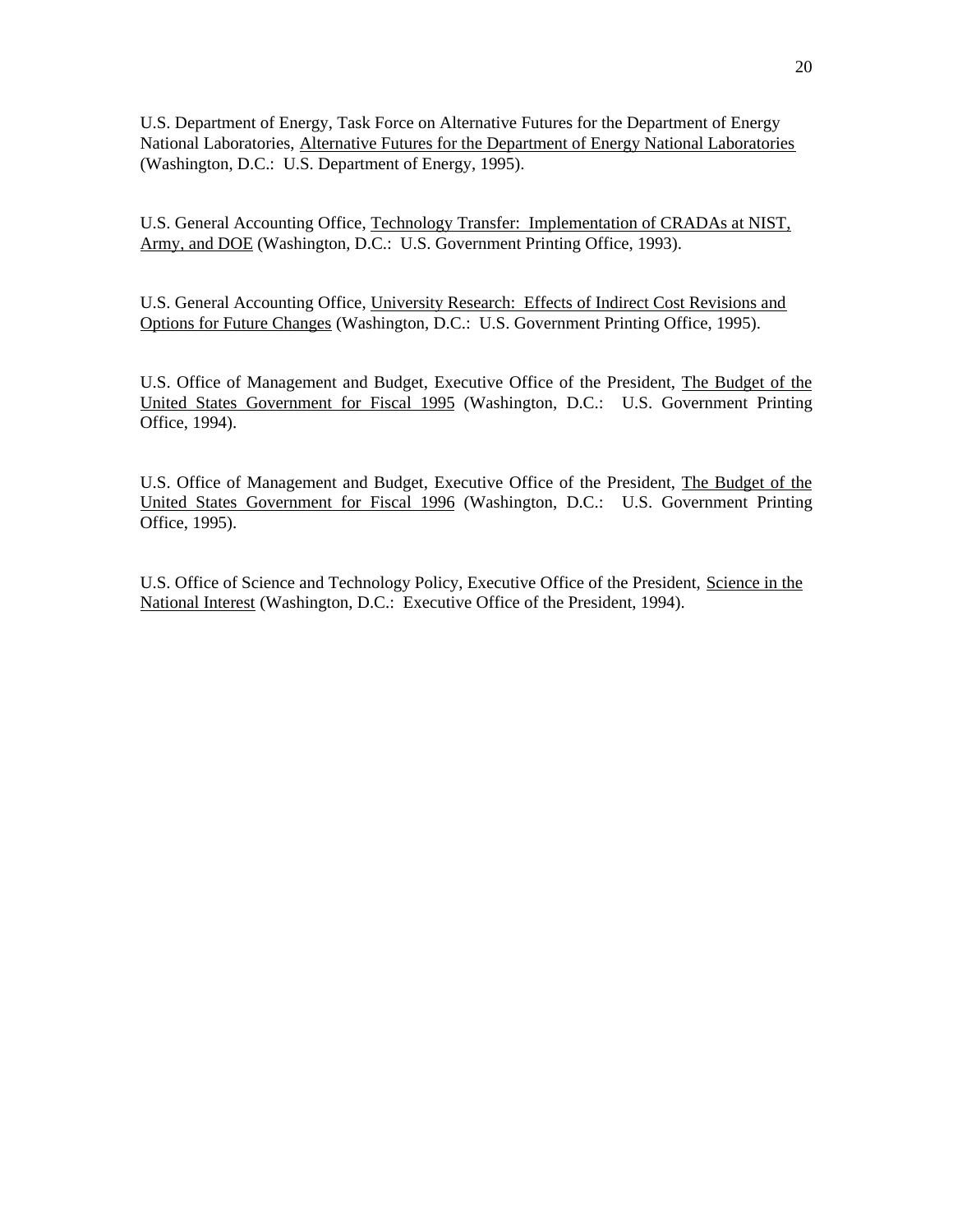Table 1: University of California Invention Disclosures, Patents, and Licenses, 1975-79 & 1984-88 **Table 1: University of California Invention Disclosures, Patents, and Licenses, 1975-79 & 1984-88**

|         | Patent                | Patents          | censes/invention<br>$\tilde{\exists}$ | Licenses with       | Patents       | Licenses/patents | Licenses with       |
|---------|-----------------------|------------------|---------------------------------------|---------------------|---------------|------------------|---------------------|
|         | applications/inventio | issued/invention | disclosures                           | revenues>0/inventio | issued/patent | issued           | revenues>0/licenses |
|         | n disclosures         | tisclosures      |                                       | n disclosures       | applications  |                  |                     |
| 1975-79 | 47.3%                 | 42.9%            | 19.1%                                 | 14.5%               | 90.7%         | 44.6%            | 75.7%               |
| 1984-88 | 33.1                  | $\frac{4}{21}$   | 13.3                                  | 3.9                 | 64.7          | 62.1             | 29.2                |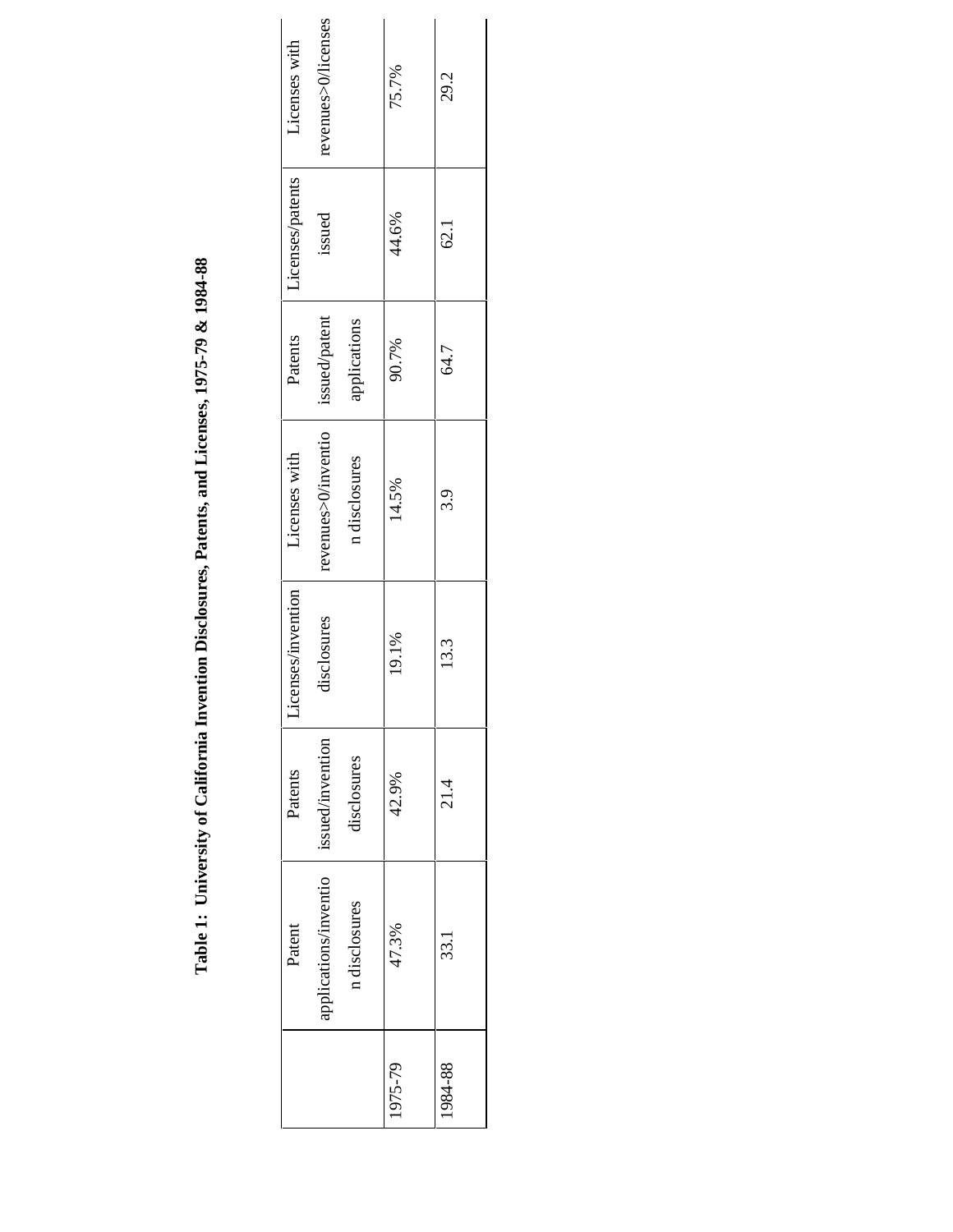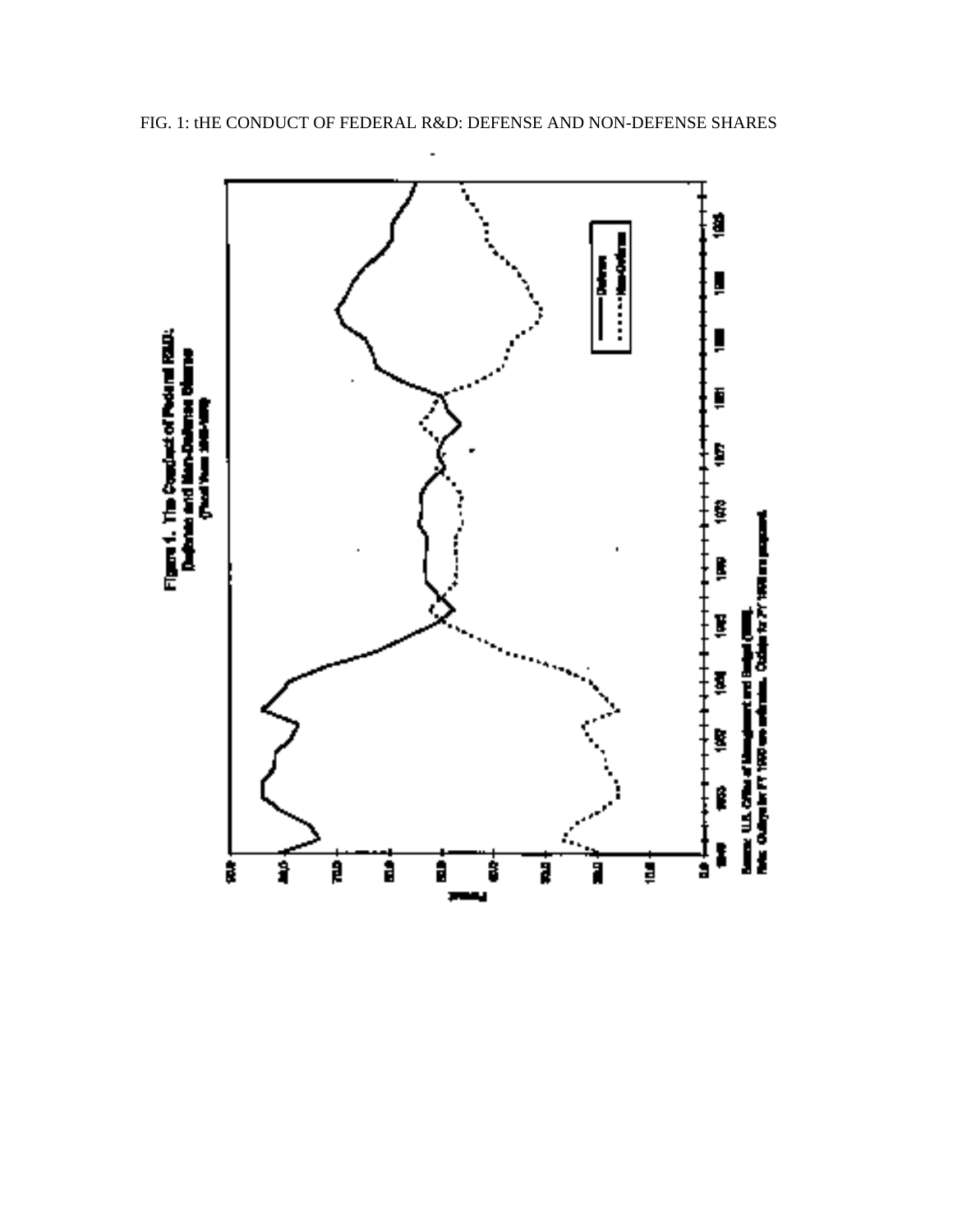FIG. 2: NATIONAL PATTERNS OF R&D RESOURCES: 1994: Changes in R&D spending by source of funds [LINK TO: HTTP://WWW.NSF.GOV/SBE/SRS/S2194/S2194044.HTM]

FIG.3: DISTRIBUTION OF STRATEGIC TECHNOLOGY ALLIANCES BETWEEN ECONOMIC BLOCS, BY TECHNOLOGY: 1980-94 taken from Science&Engineering Indicators 1996 [http://www.nsf.gov/sbe/srs/seind96/start.htm] APPENDIX table 4-38 p.158

FIG.4: U.S. OVERSEAS R&D AS A SHARE OF COMPANY-FINANCED DOMESTIC R&D, BY INDUSTRY taken from Science&Engineering Indicators 1996 [http://www.nsf.gov/sbe/srs/seind96/start.htm] APPENDIX FIG 4-24

FIG.5: SHARE OF INDUSTRY DOMESTIC R&D PERFORMANCE FINANCED FROM FOREIGN SOURCES, BY COUNTRY, from Science&Engineering Indicators 1996 [http://www.nsf.gov/sbe/srs/seind96/start.htm] APPENDIX FIG 4-26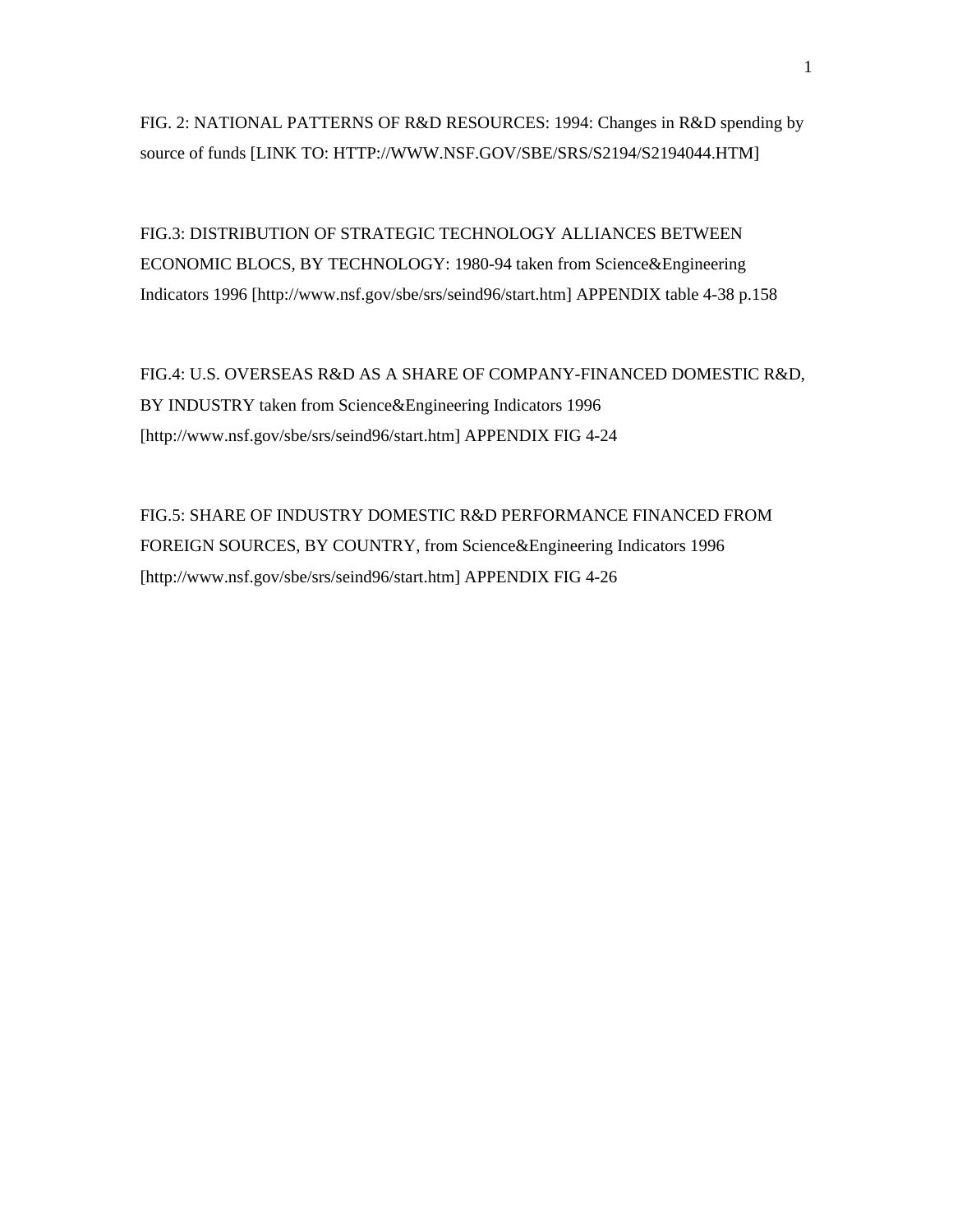FIG. 6:



 $\blacksquare$ 

R&D Spending by Foreign Affiliates in the United States<br>1982-1993

 $\cdot$ 

92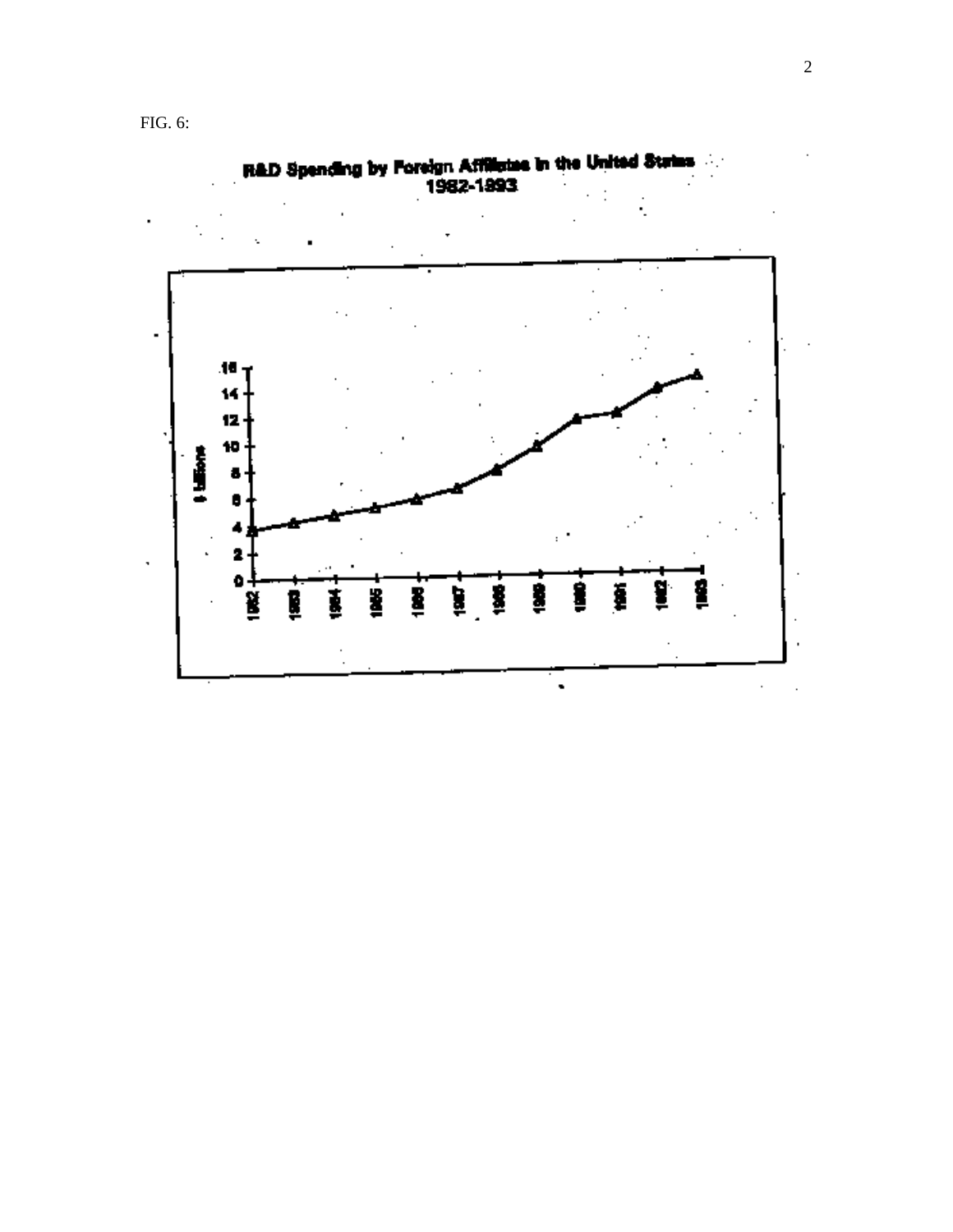

FIG. 7: SHARE OF US PATENTS GRANTED TO FOREIGN INVENTORS (1973-93)

FIG. 8: NATIONAL PATTERNS OF R&D RESOURCES: 1994: Source of funds for university and college R&D performance [LINK TO: HTTP://WWW.NSF.GOV/SBE/SRS/S2194/S2194051.HTM]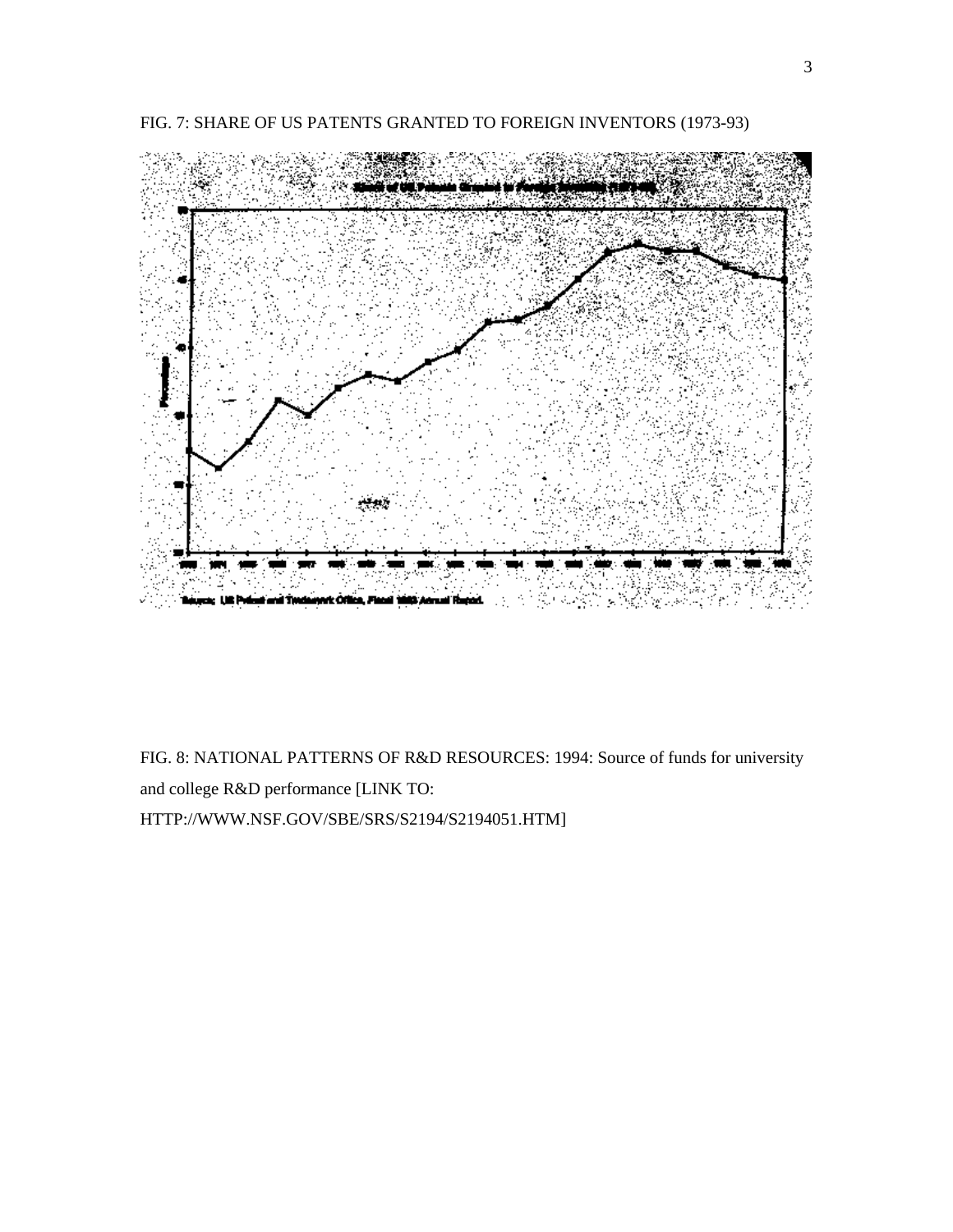FIG. 9: INVENTION DISCLOSURES, PATENT APPLICATIONS, GRANTS, AND LICENCES. UNIVERSITY OF CALIFORNIA 1975-88